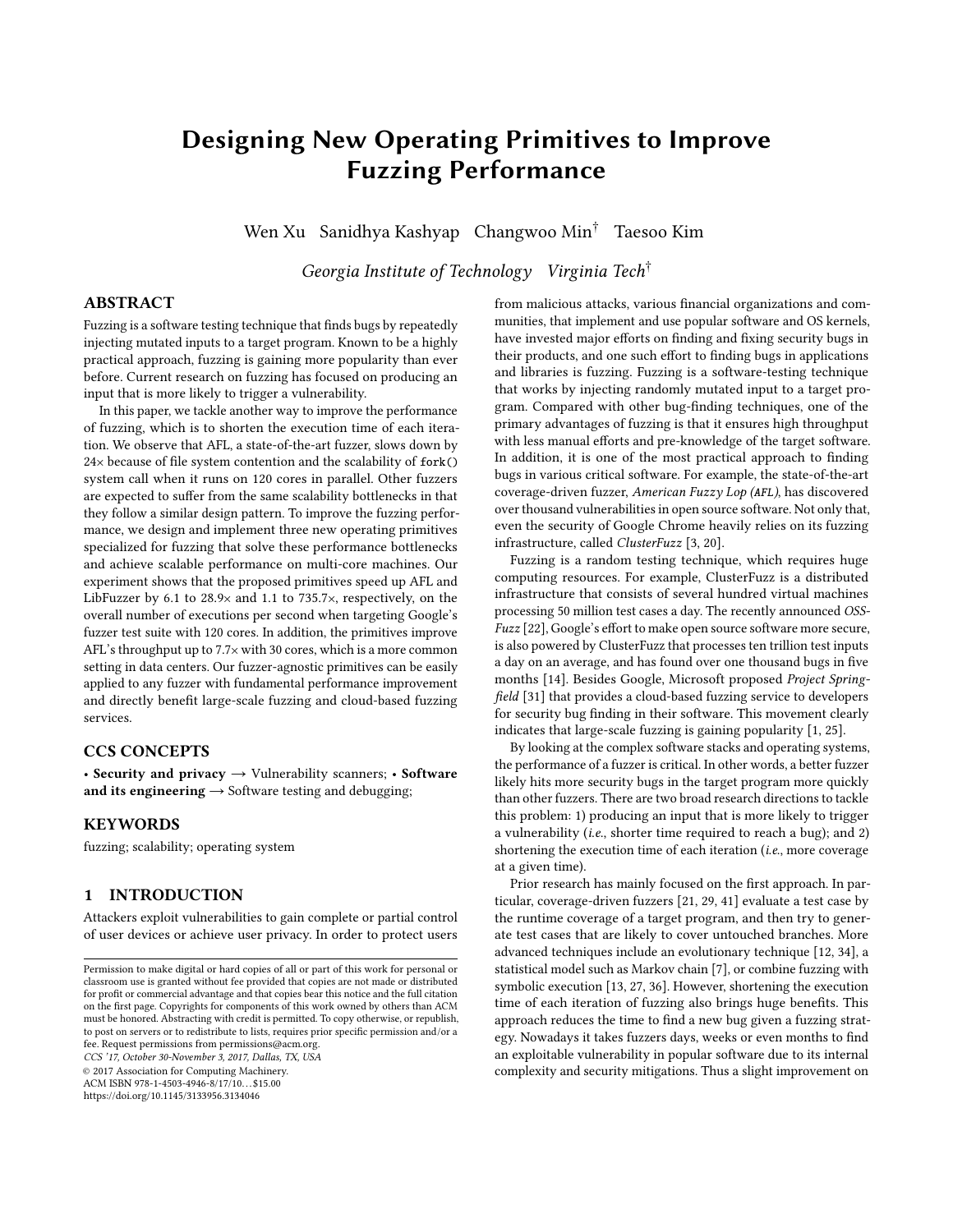the performance makes a big difference, and the huge operational costs of fuzzing are thereby saved.

A critical performance issue is that current fuzzers are not at all scalable on commodity OSes with manycore architectures that are readily available today (e.g., 2-4 sockets with 16-64 physical cores). As [Figure 2](#page-3-0) shows, the performance scalability of fuzzing is surprisingly poor. Most of the CPU cycles are wasted because of contention in underlying OS, which degrades the scalability of fuzzing with no more than 30 CPU cores. This is conceptually counter-intuitive for fuzzing tasks since each fuzzing instance runs independently without explicit contention.

We found that many state-of-the-art fuzzers [\[7,](#page-14-10) [12,](#page-14-9) [21,](#page-14-7) [29,](#page-14-8) [34,](#page-15-1) [38,](#page-15-3) [41\]](#page-15-0) have a similar structure (i.e., launching and monitoring the target application, creating and reading test cases, and optionally syncing test cases among fuzzer instances in an iteration of fuzzing). To complete these involved steps, they extensively rely on several OS primitives while fuzzing a target application, which are the root causes of the similar performance and scalability bottlenecks they suffer from.

First, in each fuzzing iteration of a state-of-the-art fuzzer such as AFL, it invokes fork() to clone the target application for a fresh run. However, spawning processes simultaneously on multiple cores by using the fork() system call is not scalable [\[8,](#page-14-13) [9,](#page-14-14) [11\]](#page-14-15). fork() is designed to duplicate any running process. In the context of fuzzing, a large portion of operations in fork() is repeated but has the same effects, as the target process never changes.

Second, a fuzzer instance intensively interacts with the file system by creating, writing, and reading small test cases for each run. These file operations cause heavy updates to the metadata of the file system, which is not scalable in terms of parallel fuzzing on multiple cores [\[32\]](#page-14-16).

Last but not least, existing fuzzers including AFL and LibFuzzer share test cases among fuzzer instances in parallel fuzzing. A fuzzer instance periodically scans the output directories of other instances to discover new test cases. Moreover, it re-executes these external test cases to determine whether they are interesting or not. The number of directory enumeration operations and executions of the target application increases non-linearly with more fuzzers and longer fuzzing, which causes the third bottleneck.

In this paper, we propose three operating primitives for fuzzers to achieve scalable fuzzing performance on multi-core machines. These three primitives are specific to fuzzing and they aim at solving the three performance bottlenecks described above. In particular, we propose 1) snapshot(), a new system call which clones a new instance of the target application in an efficient and scalable manner; 2) dual file system service, which makes fuzzers operate test cases on a memory file system (e.g., tmpfs) for performance and scalability and meanwhile ensures capacity and durability by a disk file system (e.g., ext4); 3) shared in-memory test case log, which helps fuzzers share test case execution information in a scalable and collaborative way.

In this paper, we make the following contributions:

• We identify and analyze three prominent performance bottlenecks that stem in large-scale fuzzing and they are caused by the intensive use of existing operating primitives that are only better for the general purpose use.

<span id="page-1-2"></span>

Figure 1: Overview of the AFL design.  $\bigcirc$  Read/sync a candidate test case from own/other's output directory into a buffer, and mutate the buffer for a new input and feed it to the target process;  $\bigcirc$  (target process) fork a child process to execute the program with visited paths recorded in the tracing bitmap;  $\bigcirc$  (target process) wait for the child to terminate and send back its exit status;  $\bf{Q}$  save the generated input into the output directory if it covers new paths by observing the shared tracing bitmap;  $\Theta$  repeat this fuzzing process; and  $\odot$  on multi-core systems, each AFL instance run independently in parallel.

- We design and implement three new fuzzing specific operating primitives that can improve the performance and scalability for the state-of-the-art fuzzers in a multi-core machine.
- We apply and evaluate our proposed operating primitives to AFL and LibFuzzer. By leveraging our proposed primitives, AFL has at most 7.7×, 25.9×, and 28.9<sup>×</sup> improvement on the number of executions per second on 30, 60, and 120 cores, respectively. Meanwhile, LibFuzzer can speed up by at most 170.5×, 134.9×, and 735.7<sup>×</sup> on 30, 60, and 120 cores respectively.

[§2](#page-1-0) describes the roles of operating primitives in fuzzing and how they become critical performance bottlenecks. The design of new operating primitives specialized for fuzzing is proposed in [§3,](#page-4-0) and [§4](#page-6-0) describes how new primitives help the state-of-the-art fuzzers scale on multiple cores. [§5](#page-9-0) mentions the related implementation details, and the evaluation of the proposed primitives is illustrated in [§6.](#page-10-0) The related works are listed in [§7.](#page-13-0) [§9](#page-14-17) concludes the paper.

## <span id="page-1-0"></span>2 BACKGROUND AND MOTIVATION

In this section, we first describe how modern fuzzers work [\(§2.1\)](#page-1-1) and then explain how and why operating primitives, on which fuzzers rely, become critical scalability bottlenecks [\(§2.3,](#page-2-0) [§2.4\)](#page-3-1).

## <span id="page-1-1"></span>2.1 Fuzzing Explained

Fuzzing is a widely used software-testing technique to find bugs in applications. It tests software by injecting randomly mutated input to a target program and monitors whether the target behaves abnormally (e.g., crashed, raced, hanged, or failed on assertions). The input that triggers an abnormal behavior is reported as a potential bug.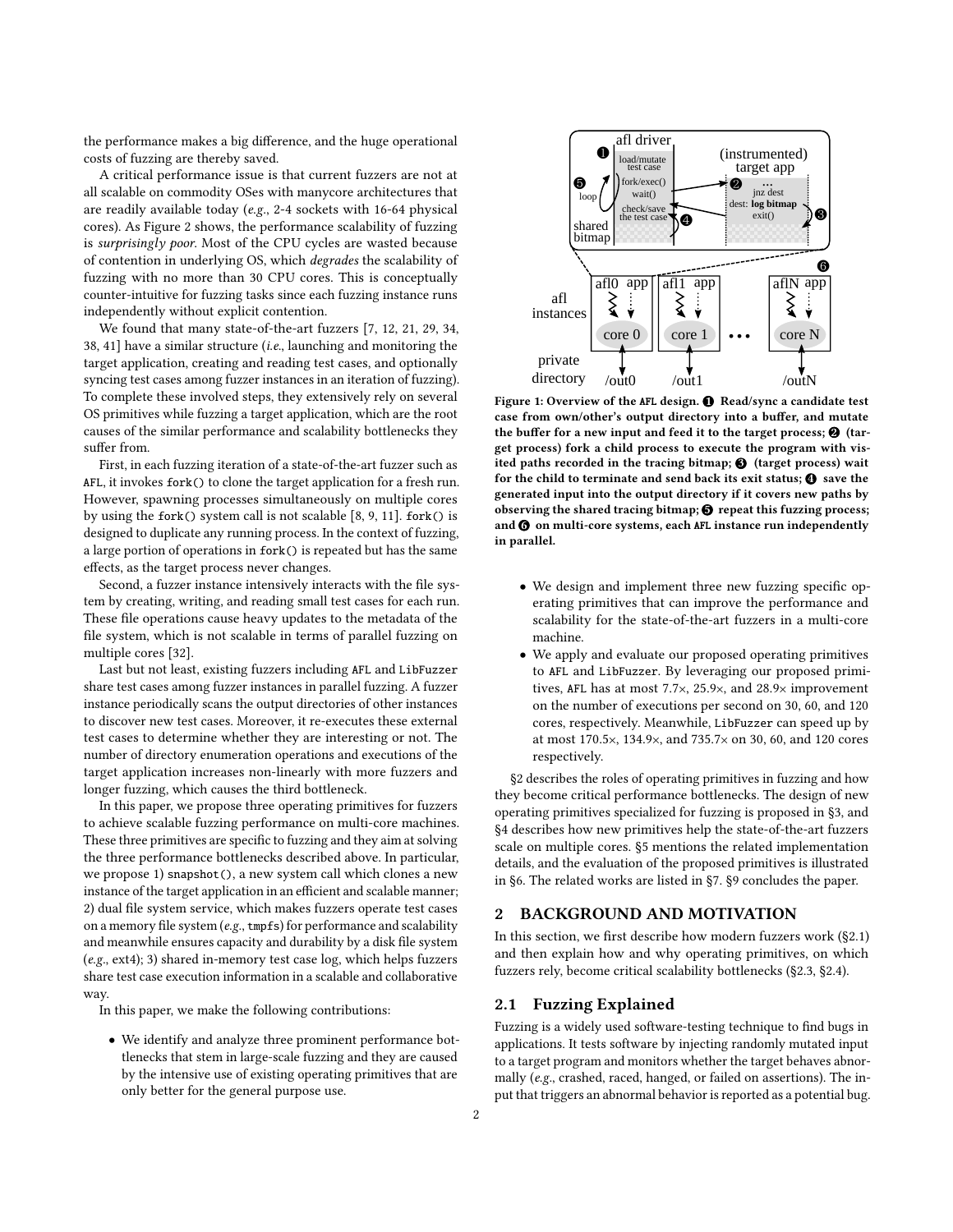To detect bugs quickly, various techniques [\[7,](#page-14-10) [13,](#page-14-11) [20,](#page-14-1) [29,](#page-14-8) [34,](#page-15-1) [36,](#page-15-2) [41\]](#page-15-0) have been proposed to wisely mutate inputs with smart policies and efficiently explore the program state. In particular, popular fuzzers such as AFL [\[41\]](#page-15-0) and LibFuzzer [\[29\]](#page-14-8) use the past code coverage to determine whether the current mutated input is interesting, and use it as a feedback for the next execution. To get coverage information, fuzzers require either instrumentation (if the source code is available) or a system emulation layer (for binaries) such as QEMU. In general, a fuzzer starts with a set of seed inputs (also known as a corpus), runs a target program, and mutates the input based on the feedback (e.g., coverage or crash) from the past execution. This whole process is known as a fuzzing loop, and a fuzzer can iterate for a certain amount of time or until it reaches a saturation point (alas, indefinitely in most cases). Precisely, a fuzzing loop consists of the following procedures:

- (1) Load a test case (or input) with the highest priority from a disk to a memory buffer.
- (2) Mutate the buffered input by randomly modifying certain bytes in the input or appending random bytes to the end of the input.
- (3) Launch the target application with the newly generated input, and monitor its runtime execution.
- (4) If the test case is interesting, save the input to the disk as a new test case for further mutation in successive runs (e.g., explored a new branch).
- (5) Repeat step (1) for another fuzzing iteration.

When multiple instances of fuzzers run in parallel, every instance performs an additional syncing phase for exchanging useful test cases among instances. After executing a certain number of fuzzing loops, a fuzzer periodically checks any new test cases generated by other fuzzers and re-executes some of them to decide whether they are interesting to the fuzzer itself, meaning that they cover any execution path or basic block that the fuzzer has yet to discover. These interesting ones are saved in the private corpus directory of the fuzzer.

#### <span id="page-2-1"></span>2.2 Design of AFL

AFL is the state-of-the-art fuzzer, which discovers numerous securitycrucial bugs of non-trivial, real-world software. We now focus on explaining the concrete design of AFL and its design considerations on performance and scalability for multi-core systems. We illustrate its overall design and workflow in [Figure 1.](#page-1-2)

Mutating inputs  $(①)$ . AFL uses an evolutionary coverage-based mutation technique to generate test cases for discovering new execution paths of the target application [\[42\]](#page-15-4). In AFL, an execution path is represented as a sequence of taken branches (i.e., a coverage bitmap) in the target instance for a given input. To track whether a branch is taken, AFL instruments every conditional branch and function entry of the target application at the time of compilation. Launching the target application  $(2)$ . Traditional fuzzers call fork() followed by execve() to launch an instance of the target application. This process occurs in every fuzzing loop to deliver a new input to the target application. It is not only time consuming, but also a non-scalable operation. Previous research shows that the majority of fuzzing execution explores only the shallow part of the code and terminates quickly (e.g., because of invalid input

format), which results in frequent executions for the input test cases. Thus, the cost of fork() and execve() dominates the cost of fuzzing [\[7,](#page-14-10) [34,](#page-15-1) [36\]](#page-15-2). To mitigate this cost, AFL introduced a fork server, which is similar to a Zygote process in Android [\[39\]](#page-15-5) that eliminates the heavyweight execve() system call. After instantiating a target application, the fork server waits for a starting signal sent over the pipe from the AFL instance. Upon receiving the request, it first clones the already-loaded program using fork() and the child process continues the execution of the original target code immediately from the entry point (i.e., main) with a given input generated for the current fuzzing loop. The parent process waits for the termination of its child, and then informs the AFL process. The AFL process collects the branch coverage of the past execution, and maintains the test input if it is interesting.

Bookkeeping results  $(③, ④)$  The fork server also initializes a shared memory (also known as tracing bitmap) between the AFL instance and the target application. The instance records all the coverage information during the execution and writes it to the shared tracing bitmap, which summarizes the branch coverage of the past execution.

Fuzzing in parallel  $(③)$ . AFL also supports parallel fuzzing to completely utilize resources available on a multi-core machine and expedite the fuzzing process. In this case, each AFL instance independently executes without explicit contention among themselves (i.e., embarrassingly parallel). From the perspective of the design of AFL, the fuzzing operation should linearly scale with increasing core count. Moreover, to avoid apparent contention on file system accesses, each AFL instance works in its private working directory for test cases. At the end of a fuzzing loop, the AFL instance scans the output directories of other instances to learn their test cases, called the syncing phase. For each collaborating neighbor, it keeps a test case identifier, which indicates the last test case it has checked. It figures out all the test cases that have an identifier larger than the reserved one, and re-executes them one by one. If a test case covers a new path that has not been discovered by the instance itself, the test case is copied to its own directory for further mutation.

#### <span id="page-2-0"></span>2.3 Perils to Scalable Fuzzing

During a fuzzing loop, fuzzers utilize several OS primitives such as fork() and file operations, as described in [§2.1](#page-1-1) and [§2.2.](#page-2-1) Unfortunately, when scaling fuzzers to run multiple instances in parallel, these primitives start to become performance bottlenecks, resulting in a worse end-to-end performance than that of a single fuzzing instance. We now give an in-depth detail of the potential system bottlenecks in each phase of the fuzzing process.

Cloning a target application. Every fuzzing execution requires a fresh instance of a target application to test a generated input. Most existing fuzzers use the fork() system call to quickly clone the target application, i.e., for each fuzzing run, the parent process clones a new target instance that starts in an identical process state (e.g., virtual memory space, files, sockets, and privileges).

Bottlenecks. From the performance aspect, there are two problems with the fork() system call. First, an OS repeatedly performs redundant operations in fork() that are neither used nor necessary for executing a target application during the fuzzing loop. Second, concurrent spawning of processes by using the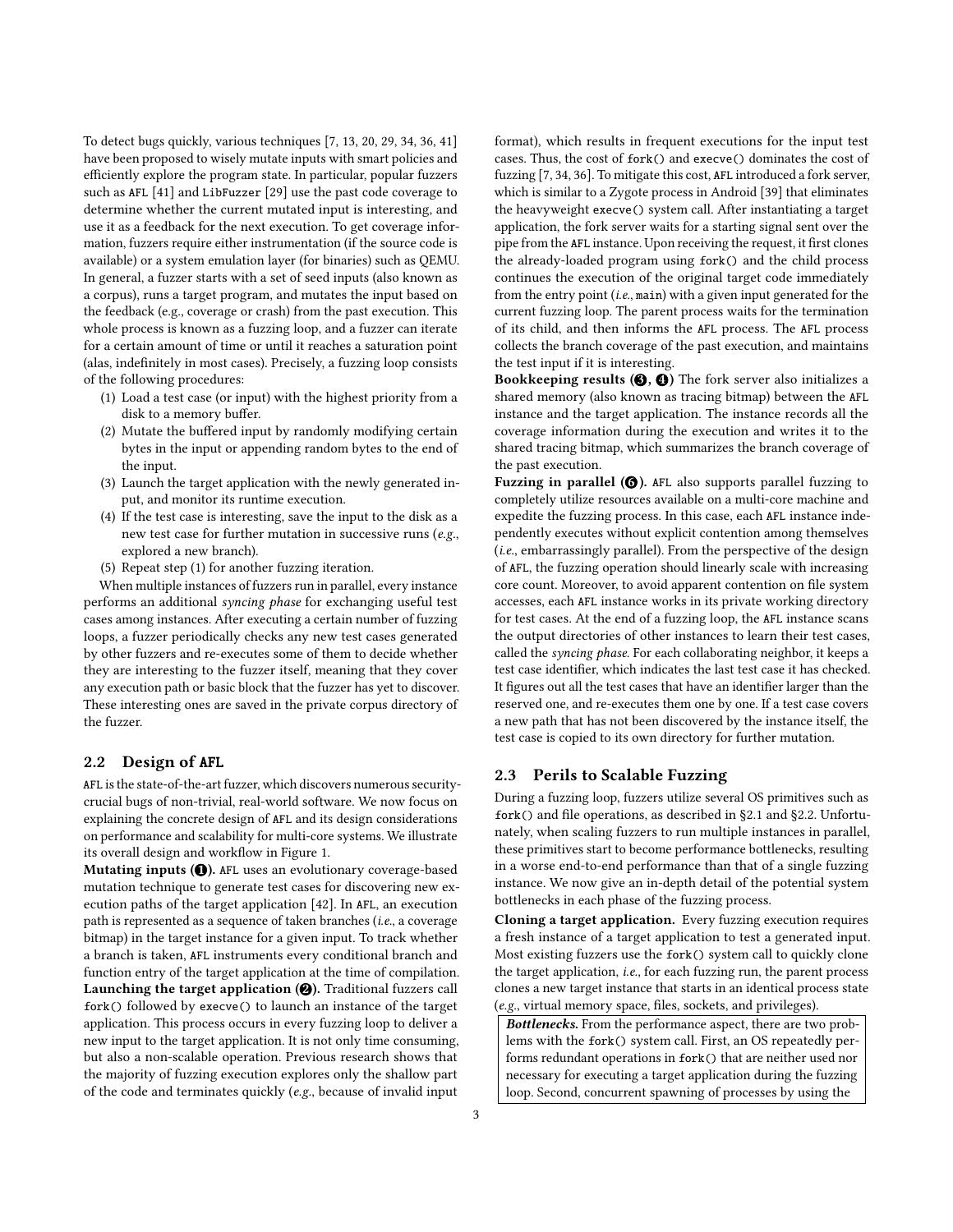fork() system call is not scalable because of various contentions (e.g., spinlocks) and standard requirements (e.g., PID should be assigned in an incremental order in POSIX). These operations are required for a general-purpose fork() in an OS, but significantly deter the scalability of fuzzing. For example, fork() needs to update the reverse mapping of a physical page for swapping under memory contention, which is a well-known scalability bottleneck in the current Linux kernel [\[8,](#page-14-13) [9,](#page-14-14) [11\]](#page-14-15). Moreover, fork() stresses the global memory allocator for allocating various metadata required for a new task, needs to set up security and auditing information, and has to add the task to the scheduler queue, which are all known to be non-scalable with increasing core count. Hence, none of the above operations are necessary and important for the purpose of fuzzing.

Creating a mutated test case. Each cloned process runs with a different, freshly mutated test case, to discover new paths and crashes. To support a variety of applications, existing fuzzers store a test case as a standard file and pass it to the target application, either as a command line argument or via standard input. At the end of a fuzzing loop, fuzzers store interesting test cases on the disk and fetch them later to generate mutated test cases for the next run. The number of test cases stored in disk increases monotonically until fuzzers terminate because any saved test case can be evolved again by mutation in a later fuzzing loop. Therefore, the most common practice is to "keep the test cases as small as possible" (e.g., 1 KB is ideal for AFL [\[43\]](#page-15-6)) because this minimizes file I/O as well as the search space for mutation, which keeps typical test cases to merely hundreds of bytes. At every run, fuzzers heavily interact with the file system to manage test cases.

Bottlenecks. Typical file system operations that fuzzers rely on are, namely, open/creat (for generating the mutated test case), write (for flushing interesting test cases), and read (for loading test cases) of small files in each fuzzing loop, importantly in parallel. Two benchmarks in FxMark [\[32\]](#page-14-16) can be used to explain in detail the scalability of the fuzzer: MWCL (i.e., creating a file in a private directory) and DWOL (*i.e.*, writing a small file in a private directory). More specifically, the process of creating and writing small files heavily modifies the file system metadata (e.g., allocating inode for file creating and disk blocks for file writing), which is a critical section in most file system implementations, and not scalable [\[32\]](#page-14-16).

Syncing test cases each other. A fuzzer running in parallel can expedite the search space exploration by sharing useful test cases with other fuzzers at the syncing phase. In this phase, each fuzzer checks the test cases of other fuzzer by iterating their test case directories. For example, the file name of a test case for an AFL instance starts with a prefix recording a sequence number as its identifier, which denotes that a test case starting with a greater sequence number was created later in fuzzing runs. While syncing, an AFL instance scans the directory of its neighbors and decides whether or not a test case is synced by that prefix. Then, it reexecutes the obtained test case to get its tracing bitmap and decides whether the test case is useful.

<span id="page-3-0"></span>

Figure 2: Multi-core scalability of AFL for libjpeg library. [Figure 2\(](#page-3-0)a) shows the numbers of fuzzing executions (i.e., testing newly mutated test cases) and sync executions (i.e., evaluating test cases of other fuzzers). [Figure 2\(](#page-3-0)b) shows the execution time breakdown for fuzzing and syncing executions. Even though fuzzing is an embarrassingly-parallel workload without dependencies among fuzzers, the scalability of AFL is surprisingly poor. The number of executions of AFL saturates at 15 cores, and starts degrading from 30 cores onward, and completely collapses at 120 cores. The reason for scalability collapse by around  $24\times$  in total is because of 1) the inherent design limitation of the syncing phase (2× slowdown) of AFL; 2) the fork() system call overhead  $(6 \times$  slowdown); and 3) the file system overhead for opening and closing small files (2× slowdown).

Bottlenecks. Scanning directories at the syncing phase is not scalable for the following reasons: First, the number of directory enumeration operations to discover new, unsynced test cases increases non-linearly with more fuzzers, which results in a longer syncing phase. For instance, each fuzzer will take  $O(f \times t)$ , where f is the number of fuzzers and t is the number of test cases in a test case directory. Second, directory enumeration severely interferes with creating a new test case because a directory write operation (i.e., creating a file) and a read operation (i.e., enumerating files) cannot be performed concurrently [\[32\]](#page-14-16).

#### <span id="page-3-1"></span>2.4 Scalability of AFL

To evaluate the impact of these bottlenecks, we ran AFL, a state-ofthe-art fuzzer, for fuzzing the libjpeg library, JPEG decompressor, by varying the number of cores from 1 to 120 (see the environment details in [§6\)](#page-10-0). We used the input corpus (i.e., seed inputs) provided by AFL [\[40\]](#page-15-7). [Figure 2](#page-3-0) presents the number of executions for fuzzing the libjpeg library, which shows that the scalability of AFL is surprisingly poor. The number of executions saturates at 15 cores and completely collapses at 120 cores. Considering that a typical server in a data center is a two- or four-socket machine with 32 or 64 cores, the current state-of-the-art fuzzers cannot fully exploit the typical servers.

Such poor scalability is counter-intuitive because fuzzing is an embarrassingly-parallel workload without any dependency among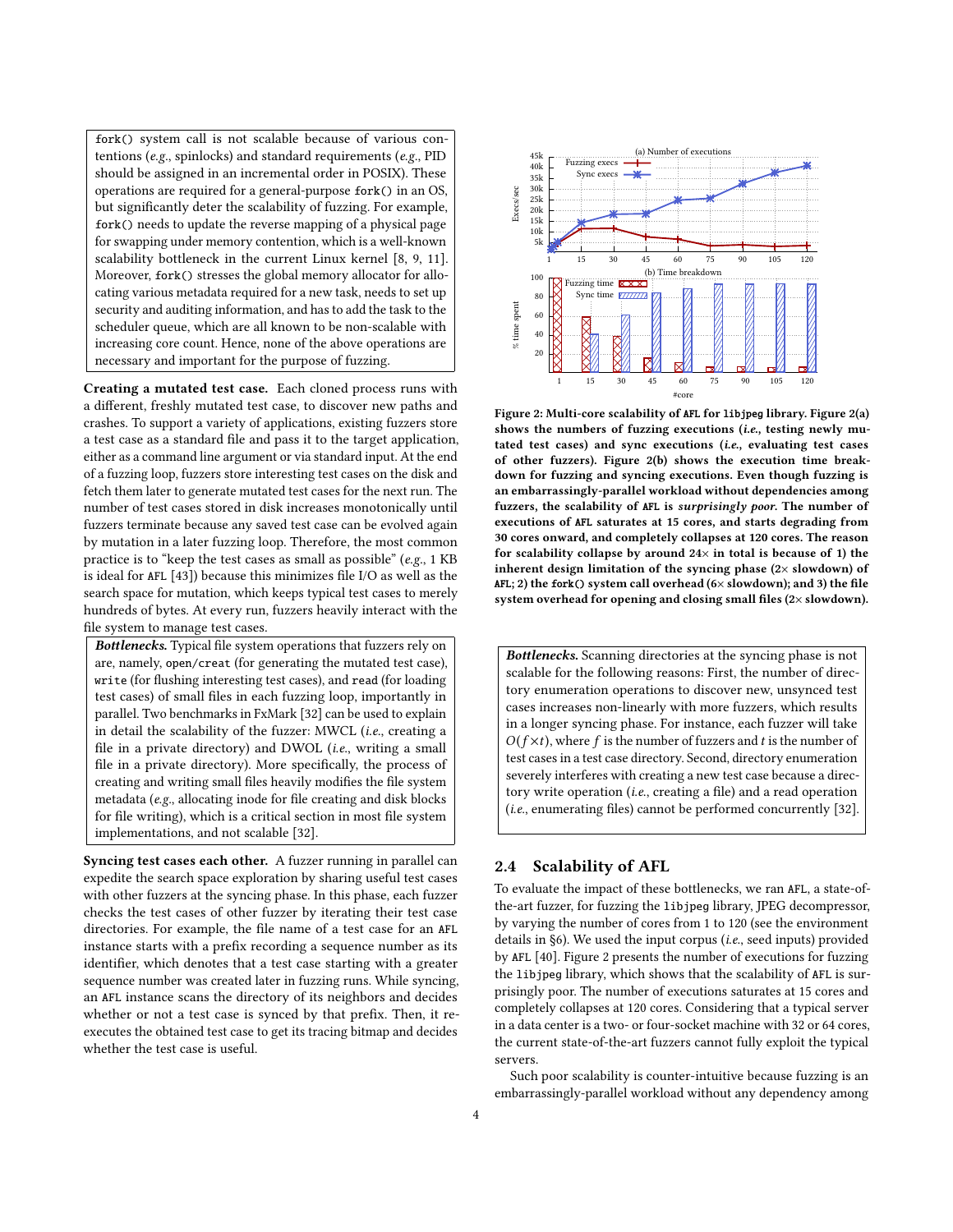<span id="page-4-2"></span>

Figure 3: Simplified use of snapshotting via the snapshot() system call. A process (e.g., fork server in AFL) starts by storing user context using sigsetjmp() system call and then waits for a "go" signal to start its execution  $\mathbf 0$  . Once it gets the signal, it prepares for execution (e.g., setting up command line arguments) and creates a snapshot  $\Theta$ , then starts executing the main()  $\Theta$ . If the process terminates for any reason (e.g., exit(), SEGFAULT), a callback function, callback(), which is registered at  $\mathbf{\Theta}$ , is called. It can be used for any purpose (e.g., bookkeeping trace bits). By restoring the snapshot  $\bigcirc$  , the kernel restores the memory and OS resources (e.g., file and socket descriptors) to their original state  $\Theta$  . Finally, program execution is reverted to the initial location  $\bf{0}$  using siglongjmp().

fuzzers. The performance breakdown in [Figure 2\(](#page-3-0)b) shows the evidence that with increasing core count, the actual time spent on mutating and fuzzing new test cases decreases, whereas increasing time is spent on the syncing phase. One important point is that all synced test cases from other fuzzers have already been executed and re-executing them is meaningless considering the overall progress of the exploration of the target application. In addition, [Figure 2\(](#page-3-0)a) indicates that starting from 45 cores, the OS kernel becomes the main scalability bottleneck, in which most of the time, each fuzzing instance first suffers from the file system contention, and also the non-scalable fork() system call which contributes to a total 24<sup>×</sup> overhead due to the aforementioned scalability bottlenecks in both OS as well as the inherent design flaws of fuzzers.

Summary. Fuzzing looks embarrassingly parallel, but the design choices of both the fuzzer itself and the OS introduce performance and scalability bottlenecks in non-trivial ways, which require performance engineering in underneath layers to completely exploit the full potential of the hardware.

# <span id="page-4-0"></span>3 OPERATING PRIMITIVES

We now present the design of our three scalable operating primitives for fuzzing: a new snapshot() system call to replace the heavyweight fork() system call [\(§3.1\)](#page-4-1), file system service specialized for optimizing small file operations in fuzzing [\(§3.2\)](#page-5-0), and a shared in-memory test-case log for efficient, scalable syncing [\(§3.3\)](#page-6-1).

## <span id="page-4-1"></span>3.1 Snapshot System Call

As we discussed in [§2.3,](#page-2-0) fuzzers rely on fork() to take a snapshot of the target application and easily catch its crash. However, the general-purpose fork() is heavyweight for fuzzing: this includes a lot of unnecessary features such as creating the reverse mapping of the child's physical pages for swapping, which is a well-known performance bottleneck in Linux [\[8,](#page-14-13) [9,](#page-14-14) [11\]](#page-14-15). Nevertheless, by treating fuzzer as a first-class citizen in an OS, these known contentions can be either alleviated or completely avoided without compromising the correctness of the execution of a target process in fuzzing.

We propose a new system call, snapshot(), which is a lightweight, scalable fork() substitute for fuzzing. [Figure 3](#page-4-2) illustrates a simplified example of how to use the snapshot() system call. snapshot() creates a snapshot of a process (e.g., its memory and OS resources such as file and socket descriptors). After that, the process can continue its execution. Upon request, snapshot() reverts the status of the process to the snapshotted state. Its prototype is as follows:

1 int snapshot(unsigned long cmd, unsigned long callback, struct iovec \*shared\_addr)

cmd is either BEG\_SNAPSHOT for snapshotting or END\_SNAPSHOT for reverting. At BEG\_SNAPSHOT, a user can register a callback function, callback, and a vector of shared address ranges, shared\_addr that OS should keep intact. For instance, in the case of fuzzing, shared\_addr indicates the trace bitmap shared between a fuzzer instance and the target process (check [§4.2](#page-8-0) for its practical use in AFL). When a snapshotting process terminates, the OS will call the registered callback function. Currently, we do not support nested snapshotting. snapshot() is more lightweight and more scalable than fork(). It even has better performance than pthread\_create() because it does not need to allocate and free thread stack, which is required for pthread\_create(). The unnecessary operations in fork() and pthread\_create() eventually incur costly TLB shootdowns, scheduler invocations, memory allocations, auditing, and security related modifications (see [Figure 8\)](#page-12-0).

In the rest of this section, we describe the details of snapshot() especially in the context of fuzzing. We divide a complete fuzzing run into three phases, and describe how snapshot() cooperates with the kernel and the target process at different phases.

<span id="page-4-3"></span>3.1.1 Before Fuzzing: Process Snapshotting. For explanation, we assume that the fuzzer we deal with applies the basic design of AFL's fork server. More specifically, we launch the target application in the beginning. The application is instrumented with a prologue, which keeps waiting for a signal sent from the fuzzer instance. Once a request from the fuzzer instance is received, the application invokes fork(). Then, the child process executes its actual main function while its parent process is waiting for the child to terminate.

In our design, before performing any fuzzing run, the target process first needs to save the user space execution context ctx, or specifically, all of the current register values and signal masks using sigsetjmp(). Then it goes into a loop and keeps waiting for a new fuzzing request from the fuzzer instance. On receiving a request, the process uses snapshot() to reserve its kernel context (BEG\_SNAPSHOT) and registers a callback function: callback(). This user callback function acts as an epilogue of every fuzzing execution, which we describe later in more detail [\(§3.1.3\)](#page-5-1). By invoking it with the BEG\_SNAPSHOT command argument, the kernel operates on its data structures as follows:

- Virtual Memory Area (VMA). snapshot() iterates the virtual memory areas (*i.e.*, vmas) of the process and temporarily stores the start and end address of every vma.
- Page. snapshot() maintains a set of pages that belong to a writable vma because it is possible that the target application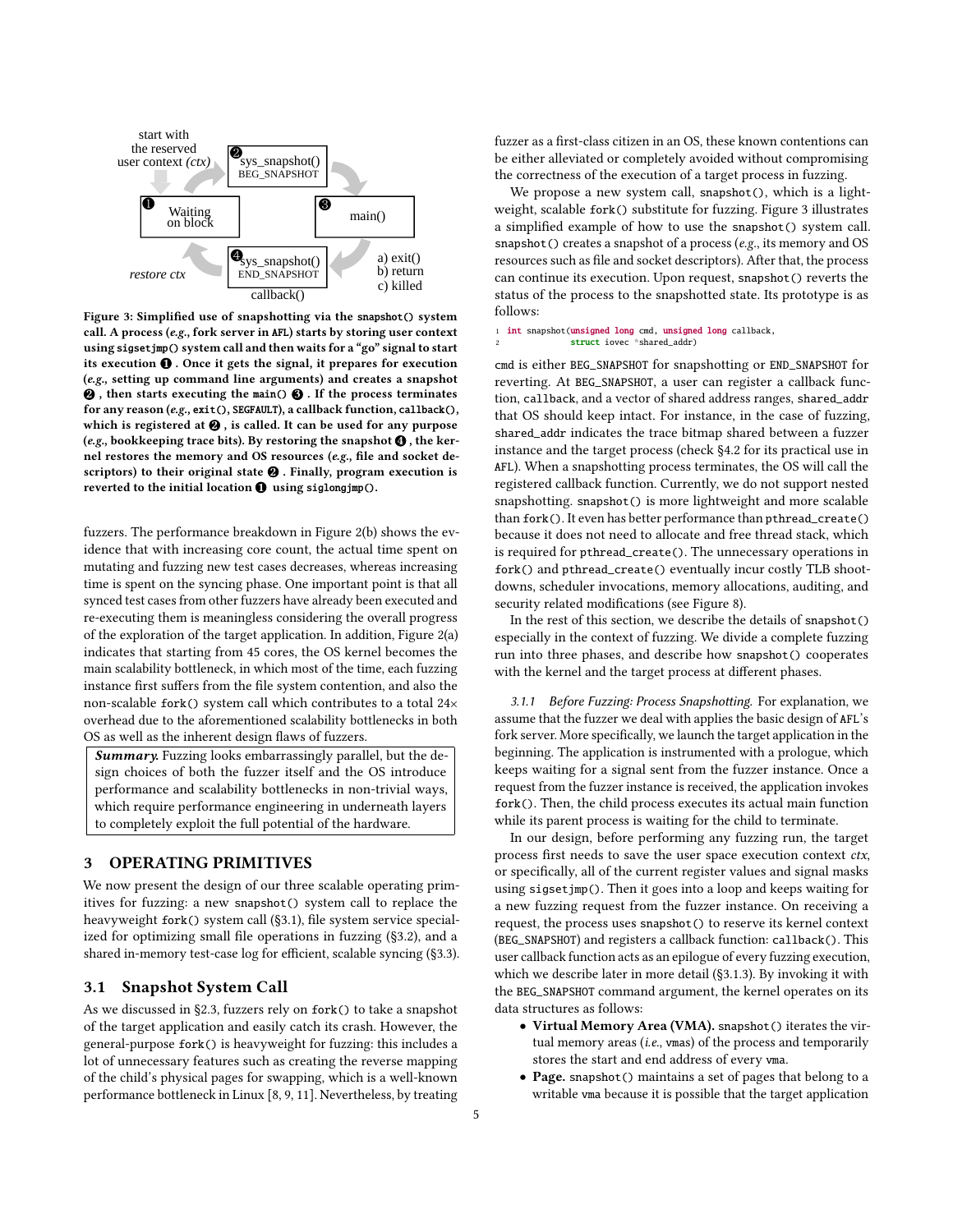may modify these writable pages, which the kernel should revert to the original state when the application terminates. To track these writable pages and maintain their original memory status, we use the copy-on-write (CoW) technique. We change the permission of writable pages to read-only by updating their corresponding page table entries (PTE) and flushing TLB to maintain the consistency. Thus, any write on these pages incurs a page fault, which the page-fault handler captures and handles. Our approach includes an optimization: We do not change the permission of mapped writable virtual address for which the kernel is yet to allocate a physical page because memory access on those pages will always incur a page fault.

- brk. A process's brk defines the end of its data segment, which indicates the valid range of its heap region in Linux. Thus it influences the results of heap allocations during the execution of the process. snapshot() saves the brk value of the current process.
- File descriptor. At the end of a snapshotted process, the kernel closes file descriptors that are opened after snapshot but revert the status of file descriptors that were already opened before snapshot. snapshot() saves the status of open file descriptors by checking the file descriptor table and bitmap  $(i.e., open_fds)$ .

Besides modifying these data structures, snapshot() saves the registered callback function. When the snapshotted process is about to terminate in the middle of a fuzzing run ( $e.g.,$  calling  $exit(),$ snapshot() can safely redirect the control flow to callback() function in the user space.

3.1.2 During Fuzzing: Demanding Page Copy. The target process continues to execute its real main function with the runtime arguments and environment variables after returning from snapshot(). When the target application is running, each memory write (at the page boundary) triggers a page fault because of our modification of the page permission to read-only, as described in [§3.1.1,](#page-4-3) for any writable page. In our modified page-fault handler, we first check whether the fault address is in a snapshotted page originally. If that is the case, then a copy of the page data is modified and linked to its corresponding PTE with additional write permission. For the unallocated pages with no corresponding physical pages, we just allocate new pages and update the corresponding PTE with additional write permission. Lastly, we flush TLB entries to maintain the consistency.

<span id="page-5-1"></span>3.1.3 After Fuzzing: Snapshot Recovering. Before terminating a snapshotted process, we call the registered callback(). In the case of normal termination, i.e., returning from main(), it first informs the exit status (0 in this case) to its parent process, which is the controlling fuzzer instance. To deal with the situation where the target process calls exit() to terminate, we modify the entry function of sys\_exit\_group and check whether the process is snapshotted. If so, it calls the registered callback function in the user space. On the other hand, if the target process times out or crashes in the middle of the execution, it will receive the corresponding signal such as SIGSEGV or SIGALARM which terminates the victim process by default. To inform the abnormal status to the parent process and avoid re-creating the target process, our instrumented prologue

registers a particular handler for every crucial signal at the very beginning. The handler calls callback() with the corresponding exit status (e.g., 139 for the process, which has segmentation fault).

After calling the registered callback function, the process invokes snapshot() with END\_SNAPSHOT to revert to the original snapshotted state. Then the reverted process restores the saved user-space context ctx using siglongjmp(), which directs it to start waiting for another fuzzing run. We describe the detailed procedure of snapshot() for the END\_SNAPSHOT command, which involves four clean-up steps as follows:

- Recovering copied pages. snapshot() recovers the pages that have a modified copy of the original one; it also deallocates the allocated physical memory, reverts corresponding PTE, and flushes the corresponding TLB entries.
- Adjusting memory layout. snapshot() iterates the VMAs of the target process again and unmaps all of the newly mapped virtual memory areas.
- Recovering brk. The brk value of a process affects the heap allocations and it is restored to the saved brk value.
- Closing opened file descriptors. By comparing the current file descriptor bitmap with the one saved before the past fuzzing run, snapshot() determines the opened file descriptors and closes them.

Compared with fork(), snapshot() saves a great amount of time spent on copying numerous kernel data structures (e.g., file descriptors, memory descriptor, signals, and namespaces). Moreover, it also avoids setting up a new copy of security and auditing structures and allocating a new stack area for the snapshotted process. As a result, snapshot() does not stress the kernel memory allocator and cgroup module. Moreover, snapshot() also removes the scheduling cost, which involves adding and removing a new or exiting process from the run queue of the scheduler, thereby eliminating the contention from the run queue as well as the re-scheduling interrupts. In summary, snapshot() plays the same role as fork()-ing for fuzzing but in a much more lightweight and scalable fashion.

#### <span id="page-5-0"></span>3.2 Dual File System Service

As we discussed in [§2.3,](#page-2-0) mutating test cases actually involves small file operations, including creat, write and read, that are not scalable in any existing file system: the root causes vary between file systems, but examples include journalling, lock contention in the implementation, or more severely, in the common VFS layer (e.g., the block allocator) [\[32\]](#page-14-16).

We introduce our second operating primitive, dual file system service, to provide efficient and scalable file operations for fuzzing. The key idea of our approach is to exploit the fact that neither a fuzzer instance nor the target instances require such a strong consistency model. Only the fuzzer instance requires consistency for serializing mutation states to the persistent storage for durability. Upon unexpected failures (e.g., power or system crashes), the certain loss of test cases is expected, but a fuzzer can always reproduce them within an acceptable period of time. The new file system service provides a two-level tiering of file systems: a memory file system (e.g., tmpfs) seamlessly to the fuzzer instance and target processes for performance, and a disk file system (e.g., ext4) to the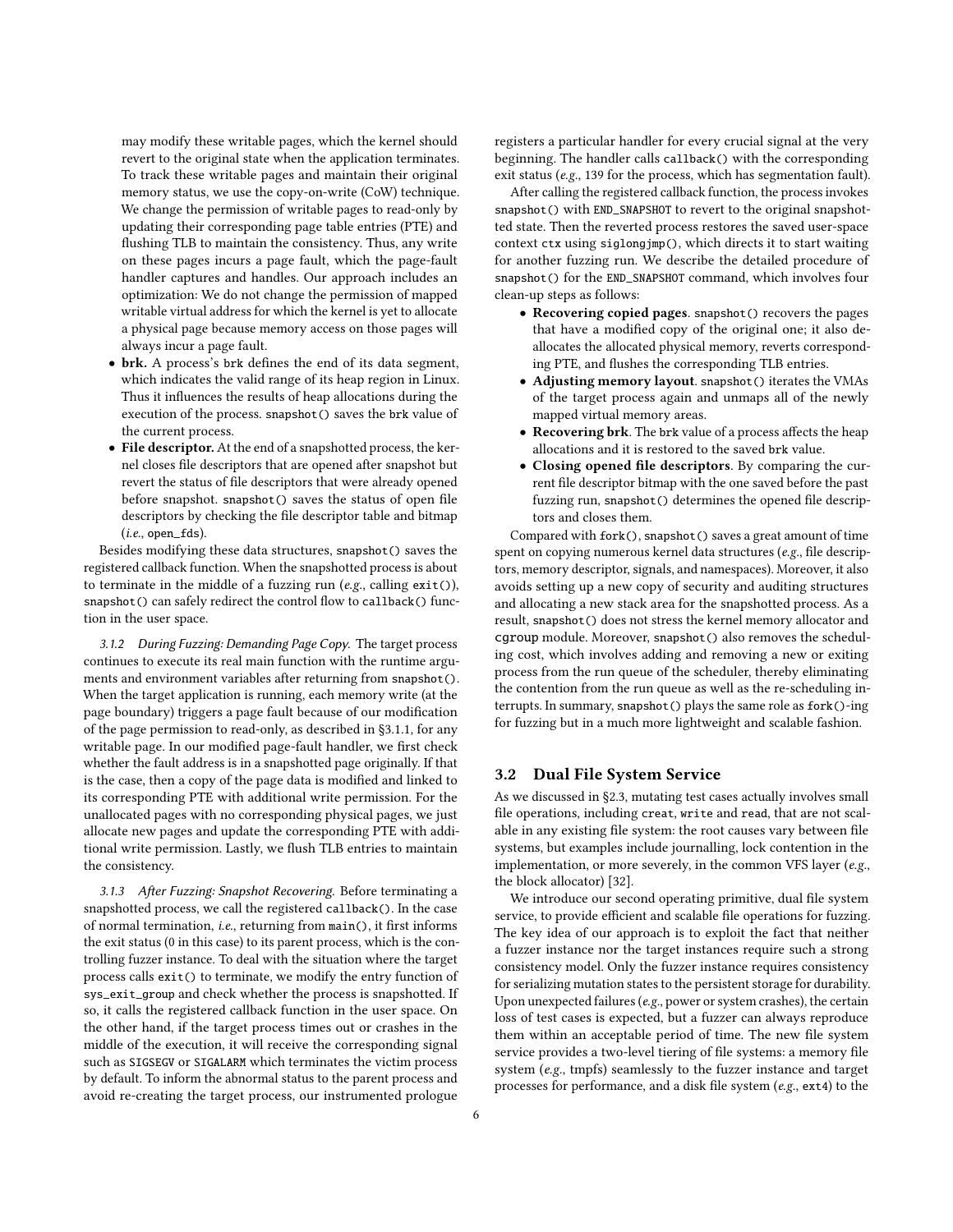<span id="page-6-2"></span>Fuzzeri *Shared in-memory test case log*

|                    | index 0                       | index 1                       | index N                               |                 |
|--------------------|-------------------------------|-------------------------------|---------------------------------------|-----------------|
| $\bigoplus$ push() | test case<br>(e.g., filename) | test case<br>(e.g., filename) | test case<br>$(e.g., filename)$ :     |                 |
|                    | metadata<br>(e.g., size)      | metadata<br>(e.g., size)      | metadata<br>$\ddotsc$<br>(e.g., size) |                 |
|                    | bitmap                        | bitmap                        | bitmap                                | $\bullet$ pop() |

Fuzzer<sub>i</sub>

Figure 4: An illustration of shared in-memory test-case log to efficiently share test case information (e.g., file name and trace bitmap) among fuzzers. By sharing test case information, fuzzers can judge if a test case created by other fuzzers is useful or not without reexecuting the test case or re-enumerating the test case directory. Conceptually, a test case log is a fixed-size circular log supporting push() and pop() operations. Unlike conventional circular log, however, an element is removed from the log once all fuzzers perform pop() operations.

fuzzer instance for capacity and durability to store and maintain crashes, inputs and mutation states.

Our dual file system service creates a separate instance of a memory file system as the private working directory for every launched fuzzer instance. This approach completely avoids the contention of accessing test cases simultaneously under the same folder. In addition, it also gives the illusion to fuzzers that only the memory file system is available so that fuzzers create and read test cases in the memory file system. To give such an illusion while providing large capacity beyond memory and durability, our test case flusher, the core component of the file system service, periodically checks whether the memory usage of the memory file system exceeds the pre-defined threshold. If so, it moves test cases in the memory file system to the disk file system. These test case files are replaced with the symbolic links that point to their corresponding copies on the disk file system. We choose a victim file to be moved based on its age (i.e., we always choose the oldest file). This age-based eviction policy works well in fuzzing because the test cases generated earlier are more likely to have lower coverage and are less likely to be re-read by the fuzzer instance for mutation. Both the threshold (h) and the proportion of the oldest test cases to be moved to the disk  $(\alpha)$  can be configured when launching the file system service daemon.

Our approach defers the durability guarantee until test cases are moved to the disk file system so as to support eventual durability. However, in the context of fuzzing, such deferring is fine. Comparing that relying on a single disk file system, there are two different cases: 1) we can loose files on the memory file system upon system crash and 2) there is a very small window in which a fuzzer cannot see the moved file, when a file is moved but its symbolic link is not yet created. However, those cases are completely fine in fuzzing because they do not affect the correctness of fuzzing but makes fuzzers re-generate or re-test such test cases.

## <span id="page-6-1"></span>3.3 Shared In-memory Test-Case Log

In the case of parallel fuzzing, a fuzzer leverages the test cases generated by its neighbors in the syncing phase. However, as mentioned earlier, the current design of fuzzers requires expensive directory enumeration to find new test cases and re-execute them to get trace information. Thus, with many fuzzing instances, the syncing phase incurs a lot of unnecessary re-execution of test cases and imposes an overhead on the OS kernel.

We introduce a shared in-memory test case log for real collaborative fuzzing without any overhead. The test case log is a fixed-size, in-memory circular log (see [Figure 4\)](#page-6-2), which helps fuzzers efficiently manage and share generated test cases. Each test case log is created and controlled by a master fuzzer instance. Meanwhile any other instances can access the log as a slave. Each element of the log stores the information of a test case, including its filename, size, hash value and tracing bitmap. Like conventional circular queues, our test case log maintains HEAD. Only the master is allowed to push a new element into the log on HEAD. Note that, unlike conventional circular queues, any slave which attaches to the log can perform pop() to get the oldest element. Each slave maintains its  $\overline{\text{local TAIL (TAIL}_i)}.$  When it invokes pop(), an element at TAIL $_i$  is popped. Once all the slaves pop the oldest element, we move the global TAIL forward by one. For scalability, the test case log is designed in a lock-free manner. In addition, even if the process runs indefinitely, our fixed-size design guarantees a bound in memory usage.

For fuzzer developers to leverage the test case log in practice, we design several interfaces listed in [Table 1.](#page-7-0)

Each fuzzer instance creates its own test case log at the very beginning (create\_log()). It also needs to attach to the test case log of all other fuzzers for test case sharing (attach\_log()). During fuzzing, a fuzzer pushes the executed test case information to its test case log if the test case is interesting (push\_testcase()) at the end of each fuzzing run; at the syncing phase, a fuzzer pops a test case from its neighbor (pop\_testcase()) to examine whether the test case is useful or not. Note that each fuzzer always gets the first test case from the log, which it is yet to examine while avoiding the costly directory enumeration. More importantly, since the tracing bitmap (i.e., trace\_bits in AFL, and \_\_sancov\_trace\_pc\_guard\_8bit\_counters in LibFuzzer) of every generated test case is directly achieved, re-execution is not necessary. The log is eventually destroyed by the fuzzer (close\_log()) when fuzzing ends.

## <span id="page-6-0"></span>4 SCALING STATE-OF-THE-ART FUZZERS

We claim that all the application fuzzers that follow the five-step fuzzing loop listed in [§2](#page-1-0) can benefit from at least one of our operating primitives. [Table 2](#page-7-1) concludes the applicability of these primitives on 10 known open-source fuzzers developed in recent years.

In this section, we first explains on how our three operating primitives can generally improve the performance of an application fuzzer in [§4.1.](#page-7-2) Among these selected fuzzers, American Fuzzy Lop (AFL) and LibFuzzer are two representative ones which are widely used and successful in finding numerous bugs. They also serve as a foundation for many later research works and fuzzing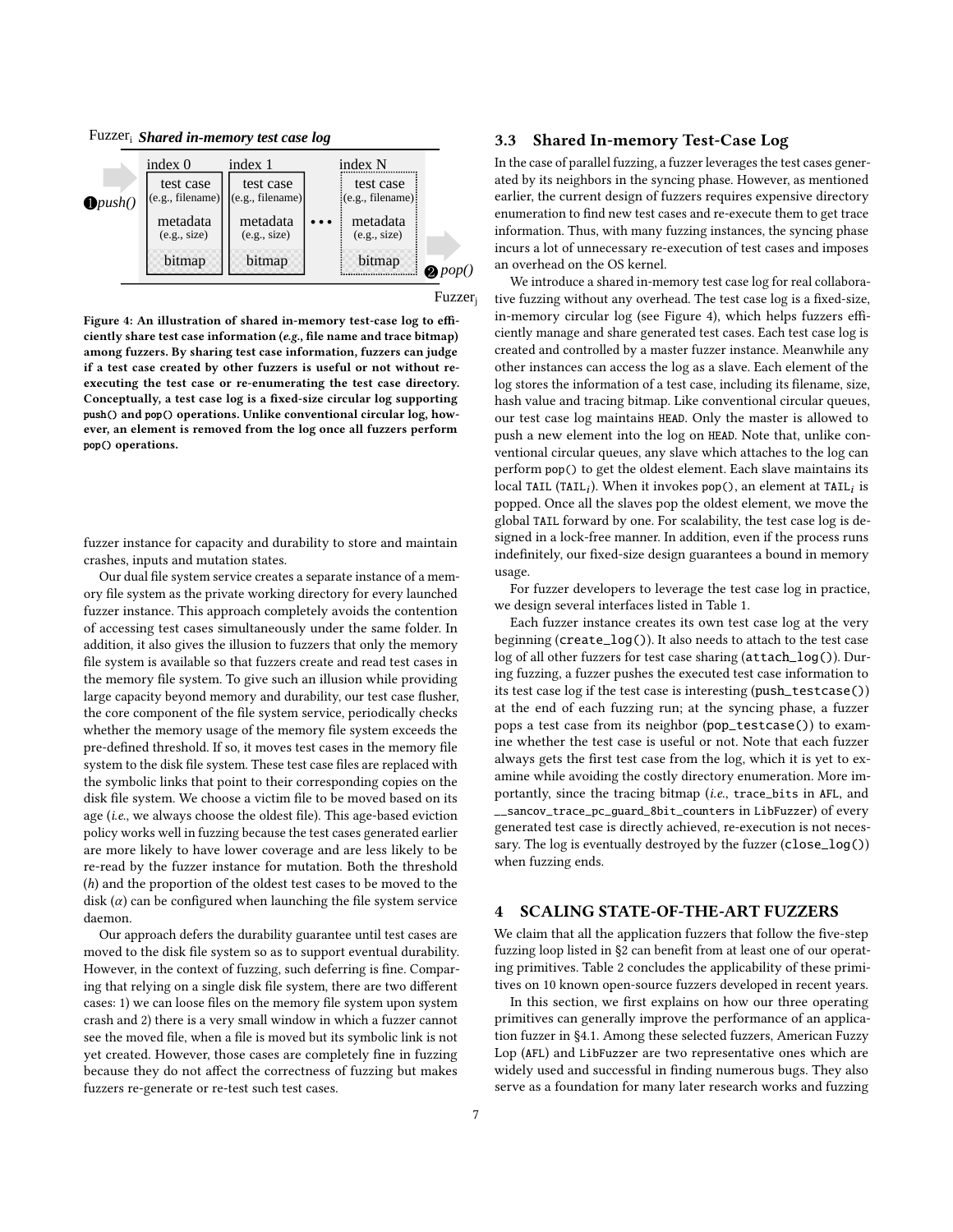<span id="page-7-0"></span>

| Method Call                           | Semantics                                                                          |  |
|---------------------------------------|------------------------------------------------------------------------------------|--|
| create_log(int id, size_t tc_size)    | Create a shared in-memory test case log for the calling instance identified by id; |  |
|                                       | tc_size indicates the size of the metadata of a test case                          |  |
| attach_log(int id)                    | Attach to the test case log belonging to the fuzzer instance id                    |  |
| push_testcase(int id, testcase_t *tc) | Push a newly generated test case tc into the log of the instance id                |  |
| pop_testcase(int id, testcase_t *tc)  | Fetch a test case from the test case log of the instance <i>id</i> into tc         |  |
| flush_log(int id)                     | Flush out all the stale test cases from the instance id by force                   |  |
| $close\_log(int id)$                  | Destroy the test case log owned by the instance id                                 |  |

Table 1: Shared in-memory test case log interface overview. Application fuzzer can leverage these interfaces to share test cases among running instances and achieve scalable collaborative fuzzing. A fuzzer instance invokes push\_testcase() to save the metadata of its generated test case (e.g., filename, tracing bitmap) into its test case log, and invokes pop\_testcase() to reference the information of the test cases evolved by other fuzzer instances. Hence, directory enumeration and test case re-execution are no longer required.

<span id="page-7-1"></span>

| <b>Fuzzers</b> |  | Snapshot Dual FS In-memory log |
|----------------|--|--------------------------------|
| AFL            |  |                                |
| AFLFast        |  |                                |
| Driller        |  |                                |
| LibFuzzer      |  |                                |
| Honggfuzz      |  |                                |
| VUzzer         |  |                                |
| Choronzon      |  |                                |
| <b>IFuzzer</b> |  |                                |
| jsfunfuzz      |  |                                |
| zzuf           |  |                                |

Table 2: It shows how three proposed operating primitives can benefit 10 chosen mainstream fuzzers including AFL [\[41\]](#page-15-0), AFLFast [\[7\]](#page-14-10), Driller [\[36\]](#page-15-2), LibFuzzer [\[29\]](#page-14-8), Honggfuzz [\[21\]](#page-14-7), VUzzer [\[34\]](#page-15-1), Choronzon [\[12\]](#page-14-9), IFuzzer [\[38\]](#page-15-3), jsfunfuzz [\[35\]](#page-15-8), and zzuf [\[2\]](#page-14-18), according to their design and implementation.

projects ([\[7,](#page-14-10) [21,](#page-14-7) [22,](#page-14-2) [36\]](#page-15-2)). Thus, we implement two working prototypes based on the Linux x86\_64 platform by applying our new operating primitives to AFL and LibFuzzer. [§4.2](#page-8-0) and [§4.3](#page-8-1) present the related technical details in practice.

#### <span id="page-7-2"></span>4.1 Overview

4.1.1 Snapshot System Call. First, the snapshot () system call can be applied as a perfect substitute for fork() in the fork server of AFL (see [§4.2.1](#page-8-2) for more details).

Quite a number of existing fuzzers such as Choronzon [\[12\]](#page-14-9), VUzzer [\[34\]](#page-15-1), IFuzzer [\[38\]](#page-15-3), jsfunfuzz [\[35\]](#page-15-8) and zzuf [\[2\]](#page-14-18) launch a target instance by invoking fork() and execve() (i.e., subprocess. Popen() in Python). The combination of these two operations are not scalable and dominate the time cost of fuzzing an application (see [§2.2\)](#page-2-1). To apply the snapshot() system call to these fuzzers, we can instrument the target with the prologue which connects to the fuzzer and sets the restore point, and the epilogue which is the callback function even without the source of the target. The fuzzers can thereby leverage the snapshot() system call in the same way as AFL.

LibFuzzer creates a running thread for each target instance. Its in-process model avoids the contention brought by fork(). Therefore, the snapshot() system call becomes useless in such a case.

4.1.2 Dual File System Service. In most cases, a fuzzer instance always needs to create and read test cases under a particular directory on a file system. And it is not scalable for multiple instances to perform these operations on a disk file system. Thus all the application fuzzers can benefit from our two-tiered file system service. Considering the fact that the working directory of a fuzzer process is configurable for most fuzzers, applying the file system service to them is straightforward. LibFuzzer has multiple fuzzer instances in one process. Consequently, assigning a separate directory for each instance requires extra modification (see [§4.3\)](#page-8-1).

As a special case, zzuf does not generate input before launching the target. It intercepts file and network operations and directly mutates the program's input with a given seed for reproduction. Therefore, our two-tiered file system service does not bring much benefit to zzuf by default.

4.1.3 Shared In-memory Test Case Log. Feedback-driven fuzzers like AFL, LibFuzzer and Choronzon support parallel fuzzing by sharing test cases among all the running instances. A fuzzer instance periodically checks the test cases generated by its neighbors and archives the interesting ones for itself. The performance bottlenecks of this syncing phase mainly come from directory enumeration and test case re-execution (see [§2.3\)](#page-2-0), which can be well solved by applying the shared in-memory test case log.

Some evolutionary fuzzers such as VUzzer and IFuzzer do not natively support collaborative fuzzing. The fuzzer instance solely evolves without a syncing phase in its fuzzing loop. By applying our shared in-memory test case log, these fuzzers can be extended to support real multi-tasking on multiple cores without contention.

More general fuzzers like zzuf and jsfunfuzz are not driven by any metric or feedback to evolve their test input at runtime. A test case is considered interesting only when it triggers abnormal behaviors (e.g., memory violations, timeout, assertion failures). For these fuzzers, online test case sharing is not effective because of the limited size of their generated corpus.

Derivatives. Driller [\[36\]](#page-15-2) and AFLFast [\[7\]](#page-14-10) are two AFL-based fuzzers proposed in recent years. Driller extends AFL with symbolic execution while AFLFast optimizes the test case scheduling algorithm applied in AFL. As these two fuzzers do not modify the controlling part of AFL, our primitives can also be applied to them in the same way as AFL. Similarly, Honggfuzz [\[21\]](#page-14-7) is a derivative of LibFuzzer. It leverages hardware features to collect coverage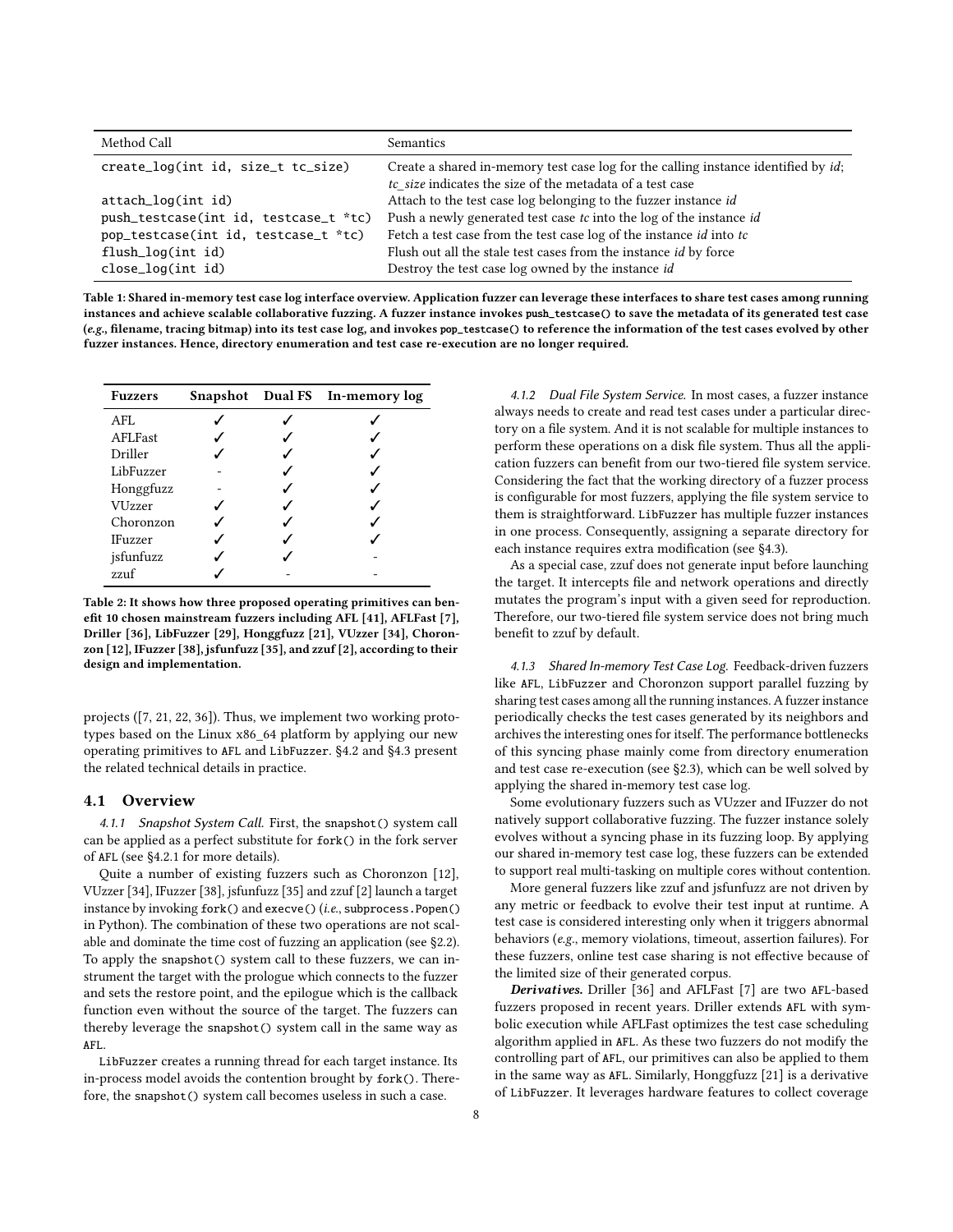information without modifying the working model of LibFuzzer. Thus, we can apply our operating primitives to it in the same way as LibFuzzer.

#### <span id="page-8-0"></span>4.2 Scaling AFL

Each of our three operating primitives can benefit AFL in solving a corresponding performance bottleneck that AFL suffers from (see [§2\)](#page-1-0).

<span id="page-8-2"></span>4.2.1 Snapshot Server. Applying the snapshot () system call to AFL is straightforward that does not require much engineering effort. We instrument a new snapshot server before the main() entry of a target application as a substitute of the old fork server.

The snapshot server first invokes sigsetjmp() to reserve the user space execution context, including the current register values and signal masks to a global area. Then, similar to the fork server, it waits for the starting signal from the controlling AFL instance.

Once the snapshot server receives a request, it invokes snapshot() with the command BEG\_SNAPSHOT, the address of a callback function cleanup(), which is also instrumented into the target application. Moreover, the base address and size of the tracing bitmap are passed into the kernel through shared\_addr. The memory updates to the bitmap, that occur during a fuzzing run, should not be reverted because AFL relies on the bitmap state to determine whether or not the previous test case is interesting.

The snapshot server directly calls the original main() with runtime arguments and environment variables. If the snapshotted process normally returns from main(), the instrumented callback function cleanup() will be invoked to inform the controlling AFL instance about the exit status and call snapshot() with END\_SNAPSHOT to revert back to the snapshotted state.

In the instrumented assembly payload, we also register different signal handlers for various kill signals, which call cleanup() with their corresponding exit status. Note that AFL sends a SIGKILL to the spawned child process of the fork server if the current run is timed out. In our case, the AFL instance cannot kill the target instance. Thus we make AFL send a SIGUSR1 to the snapshot server instead when timeout occurs, which is also handled by redirecting the control flow to cleanup().

<span id="page-8-3"></span>4.2.2 Removing File System Contention. AFL can be directly deployed on our two-level tiered file system without any modification. The first tier, which is a memory file system (*i.e.*, tmpfs), contains a private directory for each AFL instance. AFL only interacts with the memory file system to read and save test cases. The second tier is the disk-based file system, which is transparent to the running fuzzers. The dual file system service daemon periodically moves some set of oldest test cases  $(\alpha)$  from the first tier of the AFL's private directory, including all the saved test cases that cause either crashes or hangs, to the second tier (disk-based file system) if the memory usage is higher than the pre-defined threshold value (h). Moreover, all generated test cases are eventually saved to the disk file system by the service daemon if a running AFL instance terminates.

4.2.3 Efficient Collaborative Syncing. Here we explain how to use our third operating primitive, shared in-memory test case log at the syncing stage of AFL which saves time that an instance wastes while iterating the directory and re-executing test cases obtained from its neighbors.

During initialization, each AFL instance is assigned a test case log that is shared among all the other fuzzers. And then it connects to the test case logs of all its neighbors. Note that we already know the number of running instances beforehand, which is a reasonable assumption for parallel fuzzing on multiple cores and is also a common practice in various concurrent applications such as databases, runtime systems etc. Each time a new interesting test case is added to the fuzzing log (i.e., add\_to\_queue()), its file path, file size, and the complete trace bitmap (*i.e.*, trace\_bits of 65,536 bytes by default) are combined as an element and saved into the shared logging sequence.

During the syncing stage (i.e., sync\_fuzzers()), a particular AFL instance pops out unsynced elements in the shared test case log from the other fuzzers. Then it directly references the saved trace bitmap of the unsynced elements to determine whether or not the corresponding test case is interesting. Later, the AFL instance sweeps the stale elements out of its test case log after they have been checked by all other fuzzers at the end of every syncing phase. Note that AFL tries to trim the saved test cases to simpler ones with the same path coverage, which means that the size of a test case can shrink during fuzzing. This results in the stale file information being saved in the test case log. However, an AFL instance always makes a copy of the interesting test case synced from other fuzzers in its own output directory. Thus, we rely on the return value of the final write() to determine the up-to-date size of a test case from another AFL instance.

# <span id="page-8-1"></span>4.3 Scaling LibFuzzer

LibFuzzer [\[29\]](#page-14-8) is a specialized form of coverage-guided, in-process fuzzer for fuzzing single-threaded libraries and applications. It is fragile and restrictive compared with the AFL. To fuzz a library, the programmer should link the LibFuzzer with the library and provide a specific fuzzing entry point, also called target function, for feeding the inputs to the library. At the time of fuzzing, LibFuzzer tracks the reachability of the code, that is executed with either the seed corpus data (input test cases) or the mutated results based on the generated corpus data (mutated test cases). For code coverage, LibFuzzer relies on the SanitizerCoverage [\[37\]](#page-15-9) instrumentation of the LLVM that catches various memory-related errors and keeps track of memory accesses.

At a high level, each LibFuzzer instance maintains a trace program bitmap, which it updates after obtaining the coverage information provided by the instrumentation engine after every run. Moreover, it also maintains a local, in-memory hash table that stores the test cases LibFuzzer thinks are interesting, The key of the hash table is SHA1 of the interesting test case it ran, which is also saved on the disk so that other LibFuzzer instances can use to make further forward progress. In particular, each LibFuzzer instance periodically scans the shared corpus directory to obtain any new test case that has a SHA1 value missing in the hash table. Currently, this is done at the granularity of a second (default) if an instances is unable to obtain new coverage after the mutation.

Launching the target application. LibFuzzer works by invoking an entry function that wraps the target code a developer wants to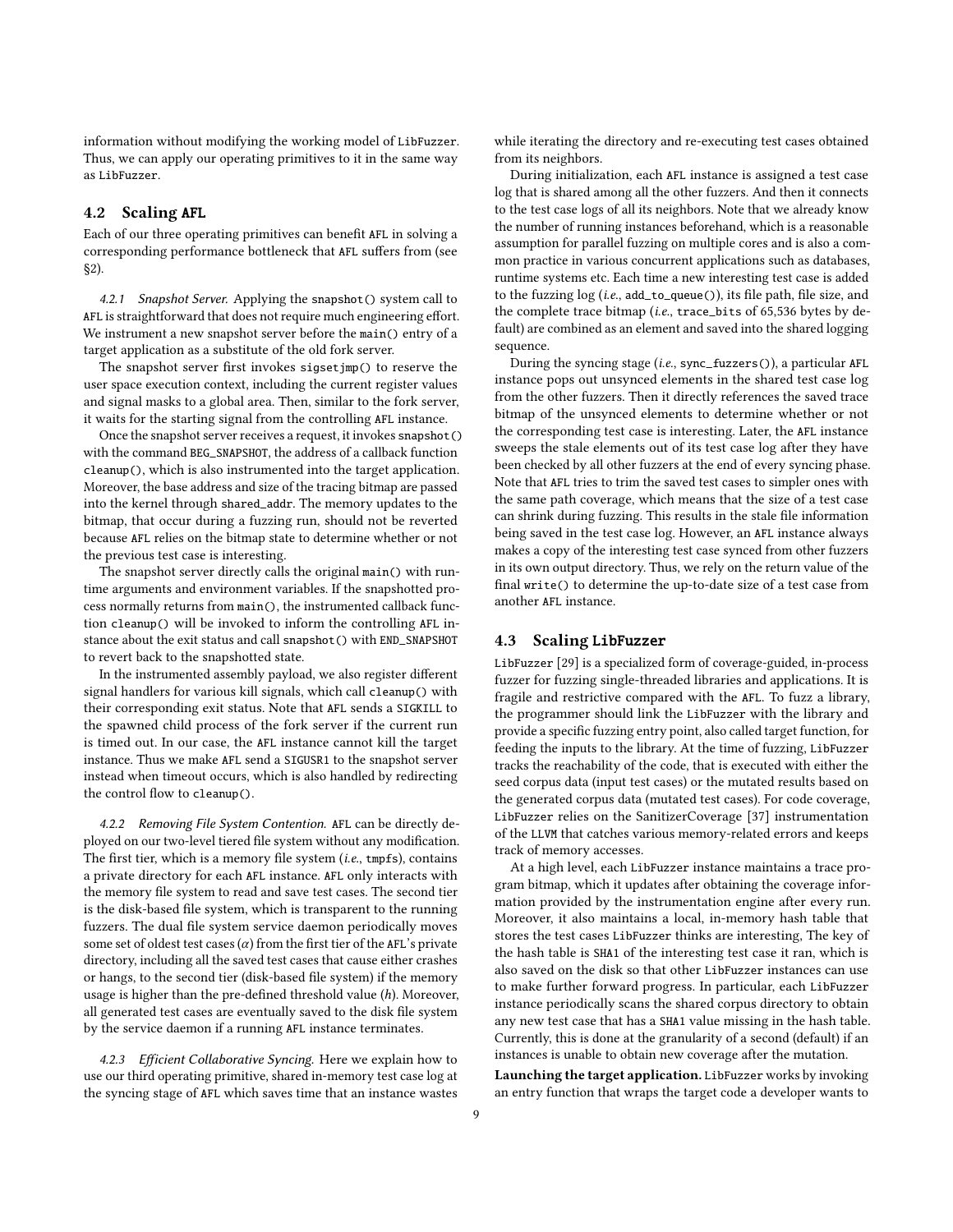test. LibFuzzer also provides the option of running a multi-threaded version in which the master process creates a pre-defined number  $N$  of threads, where  $N$  is given by the user. Then LibFuzzer keeps invoking itself within a single threaded mode for N times.

Bookkeeping results. After invocation, each LibFuzzer instance first creates a local log file, which logs information about the coverage, test case output, and applied mutating strategies, as well as the current syncing states. After creating the log, a LibFuzzer instance L reads the corpus directory, if provided, and adds all the input test cases into its hash table and then starts mutating each of them. L fuzzes a library by first resetting the instrumentation bitmap and then calling the target function with the generated input buffer and its size. L updates its trace bitmap with the help of the instrumentation engine and then calculates the coverage as soon as the target function returns. If the coverage increases, L first inserts the new input with its SHA1 into the hash table, and later saves the input to the shared corpus directory on the disk.

Fuzzing in parallel. After several unsuccessful mutations, L periodically peeks through the shared corpus directory to obtain new test cases saved by other running instances. To obtain a new test case from the shared directory, L first traverses the directory and only reads those files whose time is greater than the time when invoking the directory read operation. After reading input test cases, L calculates the SHA1 value and only re-executes those test cases whose SHA1 value is missing in the hash table. Later, L saves the newly executed test case to its own corpus after deciding whether it was interesting and then updates the overall coverage  $L$  has achieved. L repeats this whole process for all the saved test cases in the shared directory and then it moves to the mutating phase to create new test cases that can further improve the coverage of the program.

Bottlenecks. LibFuzzer's in-process model brings restrictions on the execution of the target but overcomes the issue of forking (unlike AFL). Thus, the snapshot() system call makes no improvement on its performance. However, it still suffers from two design issues which can be solved by the other two primitives: 1) The current design of collaborative syncing is vague, as each instance re-executes the interesting test cases even if other instances have already gained their related features. It is not wise for different LibFuzzer instances to sync through the file system because they already have a copy of the generated corpus in their own memory, which can be easily shared among themselves. 2) Moreover, the syncing phase of LibFuzzer suffers from file system overhead because it does read and write to the same shared-corpus directory, which is not scalable, as shown by prior research [\[32\]](#page-14-16). The file system induces a lot of overhead in order to maintain the consistency of the data, which is not entirely required for applications like fuzzers. We now describe our proposed changes to improve the scalability of LibFuzzer with increasing core count based on the new operating primitives.

4.3.1 Efficient Collaborative Syncing. LibFuzzer already provides a notion of collaborative fuzzing by allowing any LibFuzzer instance to get the new test cases from other instances because all instances write their new test cases to a specific shared corpus directory. To remove the overhead of the redundant file system based operations, we use the shared in-memory test case log (see [§3.3\)](#page-6-1) by

exposing the test case, its coverage bitmap, and the SHA1 of the test case. Moreover, each LibFuzzer instance (L) also maintains a local table of how many test cases it has popped out from the log of other instances. Thus, after finishing a syncing round, L increases the number of new test cases it has read from a collaborating instance in its local table. In addition, now the LibFuzzer does not re-execute the copied corpus since it can directly update the coverage bitmap, which is also shared among all collaborators. Hence, by merely utilizing a fraction of memory, we not only remove the redundant executions, but also improve the the file system overhead in terms of reading corpus data from the shared directory.

4.3.2 Removing File System Contention. The shared in-memory test case log partially resolves the file system overhead by removing the directory traversal and file reading during the syncing stage. However, the current design of LibFuzzer still suffers from the contention of writing the interesting corpus data to the shared directory. In addition, it also maintains the log of each running instance in the root directory where the application is being fuzzed. Unfortunately, both of these designs are non-scalable. First, Linux holds a directory lock when creating a new file. To solve the contention, our two-tiered file system service creates a local directory on memory file system for each LibFuzzer instance to write both the interesting corpus data and its log. The service daemon copies the data from the first tier, memory file system, to the second tier file system (storage medium) in order to provide an eventual durability (see [§3.2\)](#page-5-0).

# <span id="page-9-0"></span>5 IMPLEMENTATION

We implemented and applied our design decisions to both AFL (version 2.40b) and LibFuzzer, a part of LLVM v4.0.0, on Linux v4.8.10.

## 5.1 Operating Primitives

We implemented a new x86\_64 system call snapshot() for generic fuzzers to clone an instance of the target program. It supports snapshotting the memory and other system states of a running process and rolling a snapshotted process back to its original state. snapshot() has system call number 329 and its implementation involves 750 lines of code (LoC) introduced into the Linux kernel. snapshot() also requires the cooperation of the page fault handling process in the kernel in order to track memory updates during a fuzzing run. We also modified the exit and signal handling routine of a user process in the kernel, in order to prevent a snapshotted process from being accidentally terminated at runtime, and meanwhile ensure that a process can normally handle these signals in an expected way if it is not in snapshot. These changes involve around 100 LoC scattering at different places in the kernel source.

We also developed a library containing six interfaces of the shared in-memory test case log in around 100 LoC. In particular, the test case log is implemented as a POSIX shared memory object supported by /dev/shm utility in Linux.

Furthermore, we wrote a 100 LoC simple dual file system service daemon which can be launched by a fuzzer for a private working directory on partitioned tmpfs and periodical test case flushing (see [§3.2\)](#page-5-0).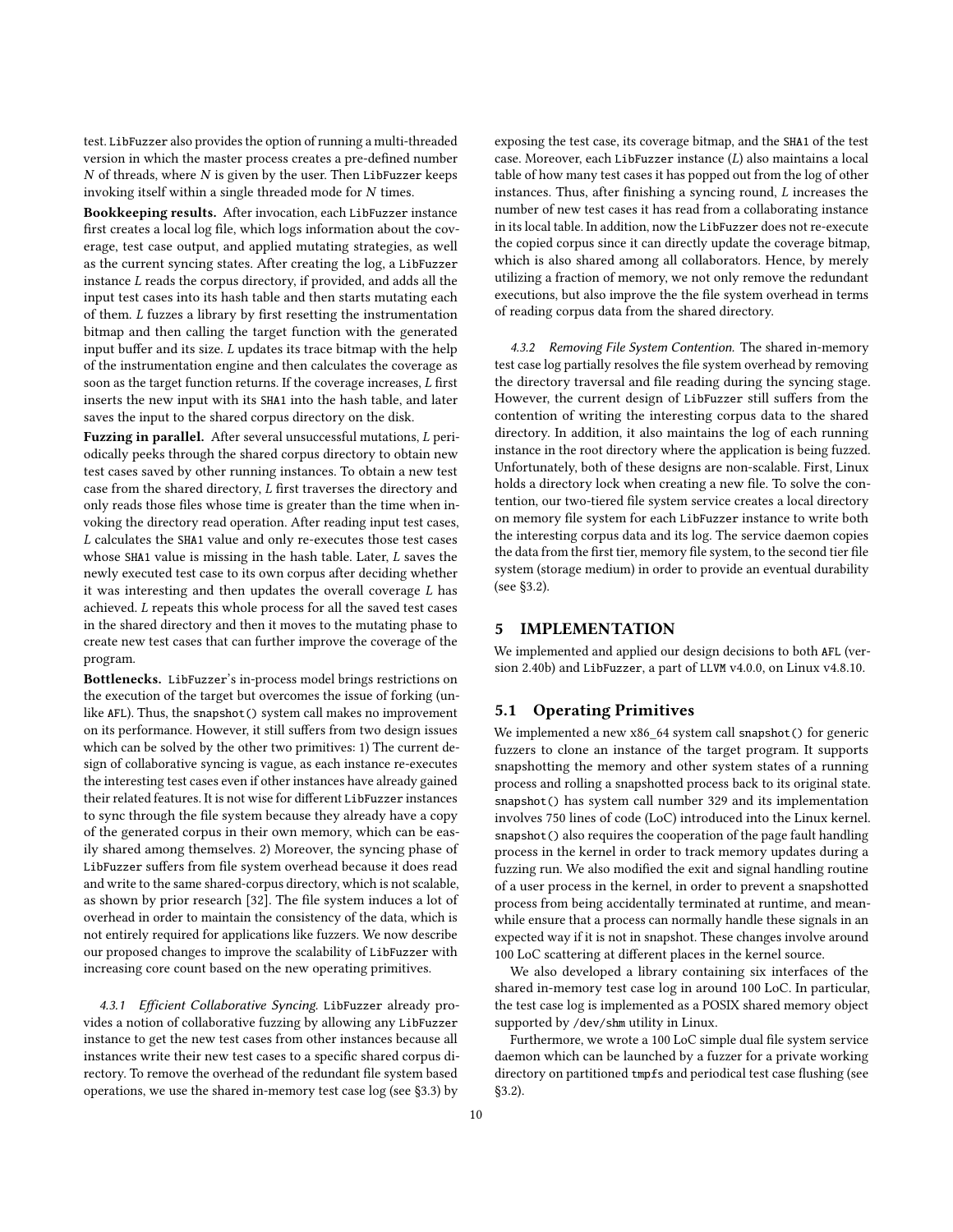# 5.2 Applications

We applied all of our three operating primitives to AFL, and only the second and third ones to LibFuzzer.

In order to make AFL use snapshot() instead of fork() to clone a new target instance, we rewrote AFL's fork server instrumented into the target application during compilation without modifying much of its original working mechanism. However, the timeout and other kill signals are particularly handled since the snapshot server runs within the same process of the target instance in our design. Whatever errors occur during a fuzzing run, the snapshot server must be maintained. Our new snapshot server (for 64-bit target) has around 350 LoC.

Moreover, we implemented a new function to replace the old one for syncing test cases from other fuzzer instances. It utilizes the shared in-memory test case log by linking the library and invoking related interfaces (see [§3.3\)](#page-6-1). An individual AFL instance updates its own test case log with the path, size and coverage information of the generated test cases. It also keeps track of the test case logs belonging to other AFL instances. The new syncing phase introduces around 50 LoC into AFL's code.

In LibFuzzer, similar to AFL, we can have a per-thread in-memory shared queue among the instantiated instances of LibFuzzer, which is individually updated by the instance, and a list table to keep tracks of how many corpus data an instance has read from each neighbors. We added around 200 LoC into LibFuzzer to implement our ideas.

For both fuzzers, we launch our two-tiered file system service daemon to have a separate directory on tmpfs for each fuzzer instance. The daemon provides the eventual durability, which allows us to resume previous fuzzing in the future.

#### <span id="page-10-0"></span>6 EVALUATION

We evaluate our proposed design decisions by answering the following questions:

- What is the overall impact of our design choices on two classes of fuzzers (i.e., AFL and LibFuzzer)? [\(§6.1,](#page-10-1) [§6.2\)](#page-11-0)
- How does each design choice help improve the scalability of fuzzers? [\(§6.3\)](#page-11-1)

Experimental setup. We evaluate the scalability of two fuzzers— AFL and LibFuzzer—on an eight-socket, 120-core machine with Intel Xeon E7-8870 v2 processors. Even though it is not conventionally used at this moment, we use it for the purpose of research to extrapolate the performance characteristics of future, large multi-core machines. We choose libraries from Google's fuzzer test suite [\[24\]](#page-14-19) to evaluate both AFL and LibFuzzer.

Since the fuzzer test suite already provides the wrapper function for fuzzing libraries with LibFuzzer, we wrote our own wrapper to fuzz these libraries with AFL. In particular, we changed the fuzzing entry for LibFuzzer into the main() function, which can be compiled into an executable. LibFuzzer assumes that the input is stored in a buffer with a certain size. To test AFL by reusing the test suites for LibFuzzer, our wrapper opens the input test case whose path is indicated by the argument of the program, and then loads the test case into a memory buffer. Moreover, we observe that AFL also allows the target application to directly receive input data from stdin and performs different file operations from ones used for delivering input through file. To evaluate this interactive fuzzing

mode, we also fuzzed djpeg built on top of IJG's libjpeg, which accepts standard input. Each fuzzing test lasts for 5 minutes for both AFL and LibFuzzer, and for every used core, we bind a single fuzzer instance to it.

In the experiment, the file system service checks the usage of the in-memory file system (i.e., tmpfs) every 30 seconds in the experiment. If the usage exceeds 80%, then the service daemon flushes the oldest 25% test cases to the disk file system (i.e., SSD) (see [§4.2.2\)](#page-8-3).

Performance metric. We aim at improving the overall performance of fuzzers, regardless of their fuzzing strategies (e.g., mutation policies). To demonstrate such performance benefits, we use executions per second to evaluate a fuzzer, which is more direct and scientific. Using the notation of path coverage or bugs found to show performance improvement tends to be subjective as fuzzers saturate too quickly with a small corpus size in a laboratory environment [\[7\]](#page-14-10).

## <span id="page-10-1"></span>6.1 AFL

[Figure 5](#page-11-2) presents the results of our optimized AFL version (*opt*—  $AFL^{OPT}$ ) against the original version (stock—AFL). AFL<sup>OPT</sup> improves the fuzzing execution by 6.1 to 28.9<sup>×</sup> for nine tested libraries at 120 cores. Moreover, our techniques not only drastically decrease the average syncing time per core of AFLOPT by 41.7 to 99.8%, but also enable generating more new test cases by mutating the input corpus data. Furthermore, we simply provide an empty file as the seed input when fuzzing openssl-1.0.2d. Because of the serious performance bottleneck, timeout occurs when several AFL instances process the only input test case while AFL cannot proceed if there is no valid input test case for mutation. That explains why there is no experimental result for openssl-1.0.2d at 90, 105 and 120 cores.

Note that  $AFL^{OPT}$  does not change the fuzzing algorithm of stock— AFL, but our operating primitives remove the contention either from the inherent design flaws of AFL or from the underlying OS. Moreover, other evolutionary techniques [\[7,](#page-14-10) [34\]](#page-15-1) can benefit from our operating primitives to expedite the process of concurrently finding new bugs. Another interesting observation is that besides libpng, woff, boringssl, and c-ares, the other five applications show almost linear scalability because these applications do not frequently invoke dynamic memory allocations and thus are free from kernel memory allocation overhead such as cgroup accounting or even page cache maintenance by the zone allocator of the kernel, which is currently the hot spot in the kernel.

We also found that some applications (harfbuzz, libpng, woff, libxml and c-ares) suffer from the known open()/close() system call overhead while reading input test cases [\[32\]](#page-14-16). We further remove this overhead by employing a multi-partition file system in which each slave saves the data in the own partition as described in [§3.2.](#page-5-0) This approach further improves the scalability of these libraries by 1.2 to 2.3×.

In summary, our  $AFL^{OPT}$  version is the most current lightweight approach to fuzz any application without realizing on any specialized fuzzers that limit the scope of fuzzing, and finding new bugs efficiently.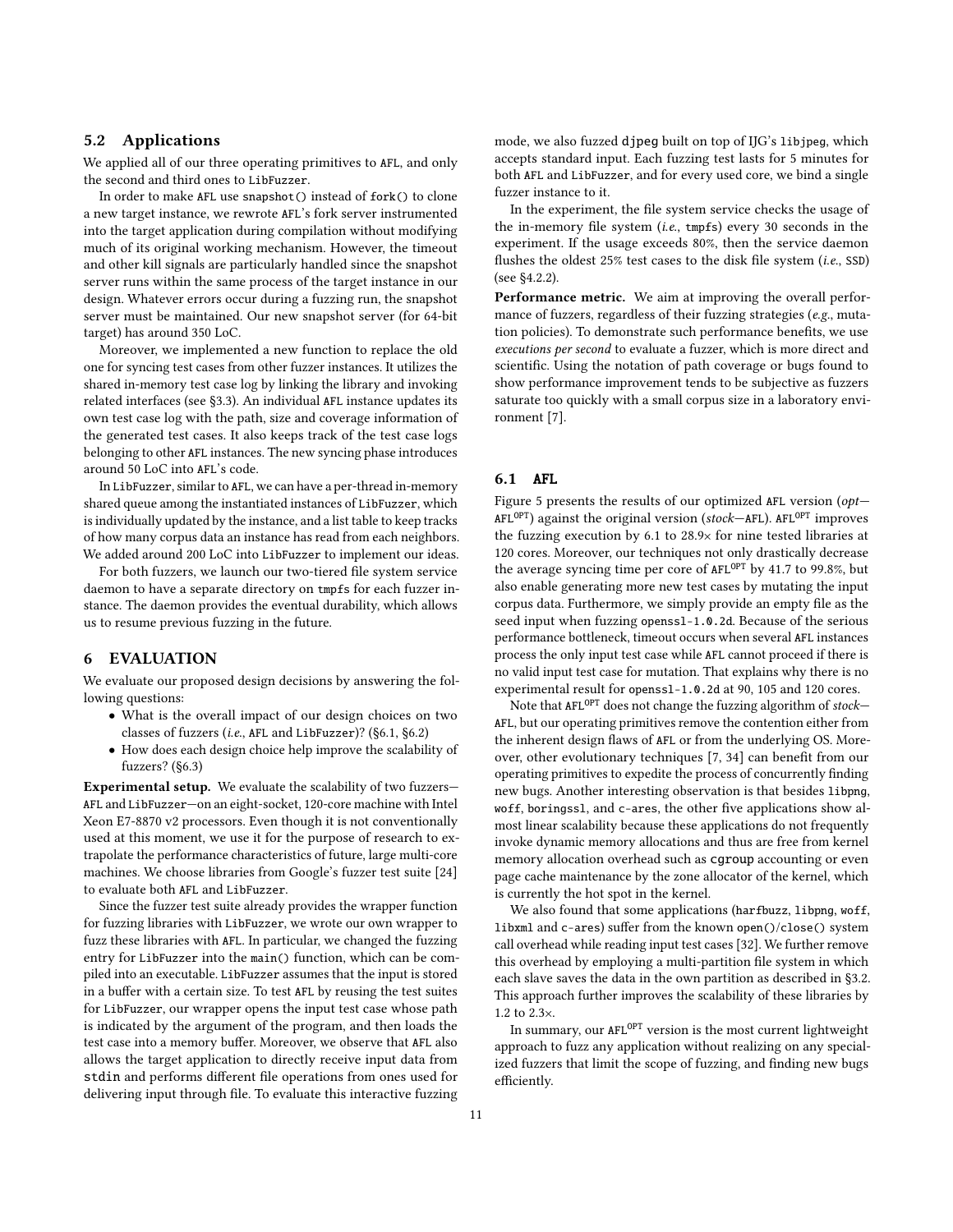<span id="page-11-2"></span>

Figure 5: The execution numbers per second of the original and our optimized version of AFL by fuzzing Google's fuzzer test suite plus libjpeg on 1 to 120 cores. In the case of openssl-1.0.2d, from 90 cores, each fuzzing instance times out, which results in no further execution as there are no valid input test cases for mutations due to the severe performance bottlenecks in the stock version of AFL.

<span id="page-11-3"></span>

Figure 6: The execution numbers per second of the original and our optimized version of LibFuzzer by fuzzing Google's fuzzer test suite on 1 to 120 cores.

#### <span id="page-11-0"></span>6.2 LibFuzzer

[Figure 6](#page-11-3) presents the results of fuzzing some of the libraries with LibFuzzer. We choose a set of libraries because LibFuzzer inherently suffers from its threading design limitation, which exits if any error occurs or if the program encounters any signals. We observe that LibFuzzer improves applications' fuzzing execution count from 1.1 – 735.7×. We measure at least two orders of magnitude in change with libpng and boringssl because both suffer from the inefficient syncing phase of the LibFuzzer, and we improve their scalability by 145.8× and 735.7× via the in-memory test case log (see [§3.3\)](#page-6-1). Another reason for such overhead is that neither

of them can find a good test case, which results in periodic corpus directory enumeration to find new interesting test cases from collaborating LibFuzzer instances. While other libraries do not suffer from the poor test cases, their scalability is improved by  $1.1 - 1.3 \times$ because they benefit from our shared in-memory test case log as well as the dual file system service.

## <span id="page-11-1"></span>6.3 Evaluating Design Choices

We now evaluate the effectiveness of each of our design decisions by evaluating some sets of benchmarks. We choose libpng for evaluation, as both [Figure 5](#page-11-2) and [Figure 6](#page-11-3) illustrate that it has the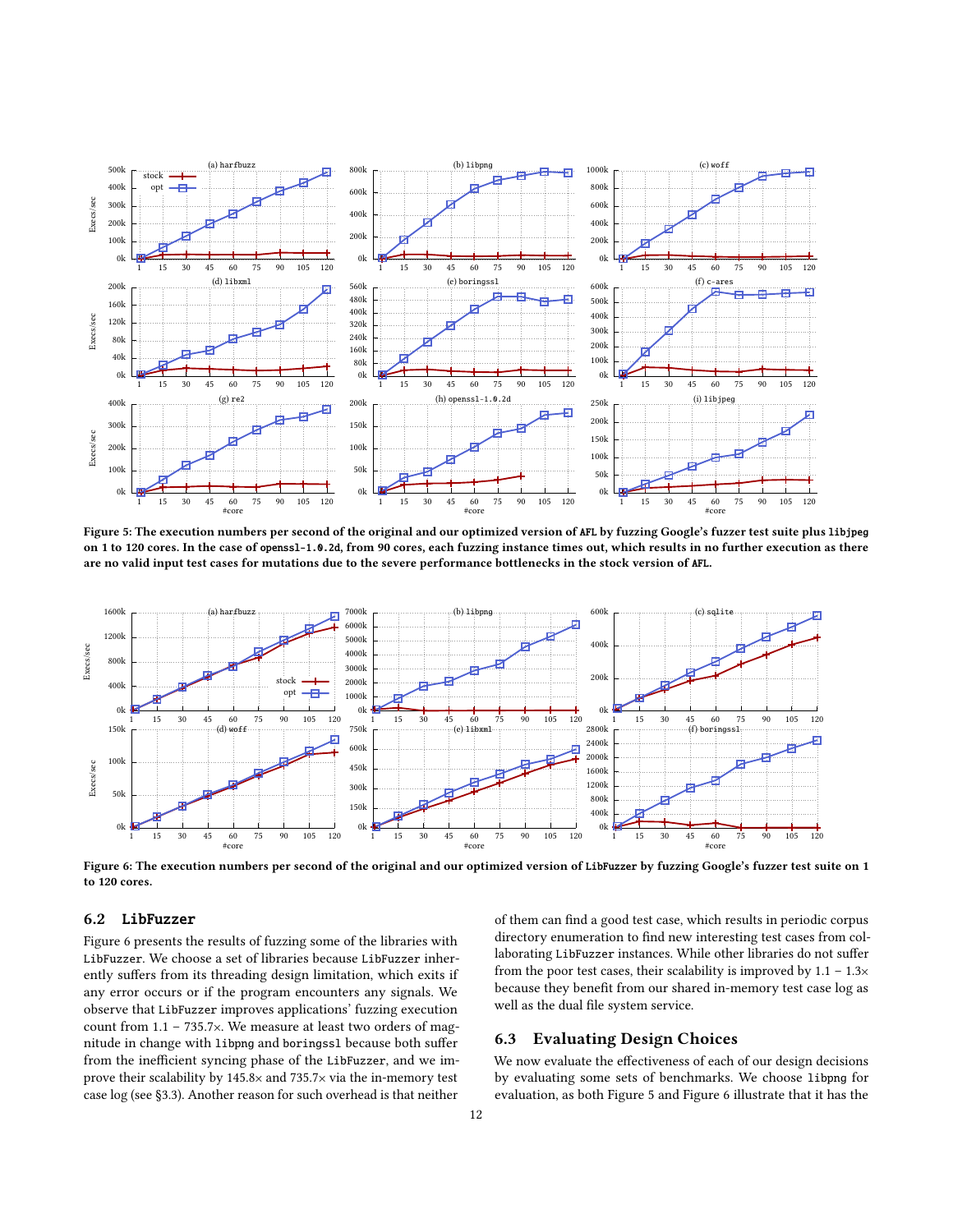<span id="page-12-1"></span>

Figure 7: Evaluation of the shared in-memory test case log in terms of the number of executions and the time spent while fuzzing the libpng library. While [Figure 7\(](#page-12-1)a) shows the number of new executions, [Figure 7\(](#page-12-1)b) shows the percentage of time spent in the syncing phase.

highest improvement over the version of fuzzers. We evaluate the scalability behavior of our optimized AFL on the tmpfs file system for the in-memory test case log (refer [§3.3\)](#page-6-1) and the snapshot() [\(§3.1\)](#page-4-1) system call experiments. Later, we show the impact of the physical medium on AFL [\(§3.2\)](#page-5-0).

6.3.1 Shared In-memory Test Case Log. We run stock—AFL with and without the shared in-memory test case log applied on the libpng library, and [Figure 7](#page-12-1) presents the experimental results. In terms of the new fuzzing executions that exclude the re-executions at the syncing stage, the in-memory shared logging speeds up AFL at roughly 13<sup>×</sup> at 120 cores. We can observe that the overall time spent on syncing by AFL linearly increases and around 90% of the total fuzzing time is used for syncing at the worst case. Note that the syncing stage does not contribute anything directly to the whole progress of the exploration of the target program. Without modifying the working mechanism AFL follows at the syncing stage, our new primitive successfully removes the performance bottleneck and the percentage of time spent at the syncing stage drops to at most 8.05%, which is totally acceptable.

6.3.2 Snapshotting. Even though the in-memory queue removes the overhead from the syncing phase and brings it down to 8.1%, we observe that the scalability of AFL is still saturated after 45 cores [\(Figure 7\)](#page-12-1). The primary reason for such saturation is the fork() system call. [Figure 8\(](#page-12-0)a) shows the impact of replacing the fork() with the snapshot() system, which improves the scalability of the libpng fuzzing by 12.6<sup>×</sup> and now fuzzing is bottlenecked by the file operations (i.e.open()/close()). To further validate the necessity of our snapshot() system call, we create a micro benchmark to stress test the existing process creation APIs such as fork() and pthread\_create(). The micro benchmark first spawns a per-core process that individually creates processes or threads using the aforementioned APIs, including the snapshot() system call, and then terminates immediately. [Figure 8\(](#page-12-0)b) presents the results for the process creation along with the number of fuzzing executions

<span id="page-12-0"></span>

Figure 8: Evaluation of our snapshot() system call against fork() system call and pthread\_create() function. [Figure 8\(](#page-12-0)a) shows the impact of snapshot() system call while fuzzing the libpng library. [Figure 8\(](#page-12-0)b) shows the scalability of all the primitives that are used to create a new process along with the optimized AFL case while fuzzing the libpng library.

<span id="page-12-2"></span>

Figure 9: Impact of the file system on our optimized version of AFL for the libpng library.

of the libpng library, which clearly shows that both fork() and pthread\_create() do not scale beyond 15 cores and suffer from scalability collapse after 45 cores. On the other hand, snapshot() system call scales almost linearly with increasing core count and outperforms both of the process spawning APIs by 3004.5×. Moreover, snapshot() is considered a generic system call for fuzzers. The allowed number of snapshotted processes is sufficient to handle the executions that AFL can have concurrently in practice.

6.3.3 File-system Overhead. Most existing fuzzers save interesting test cases as well as the crash information in a directory specified by a user. [Figure 9](#page-12-2) presents the impact of the physical medium while fuzzing the libpng library with our optimized AFL, which clearly illustrates that AFL does a lot of file system-specific operations and is affected by the physical medium as well as the file system overhead. For example, by changing the physical medium from HDD to SSD, the scalability of AFL improves by 1.7×, which further improves by [§3.2](#page-5-0) while switching from SSD to an in-memory file system (tmpfs). However, even with tmpfs, the most trimmed version of a file system, we observe that its performance is saturated at 60 cores, which happens because opening and closing files in a shared directory is not a scalable operation [\[32\]](#page-14-16). To mitigate this problem, we use a partitioned (ptmpfs) approach to partially mitigate the scalable bottleneck of the file system, which improves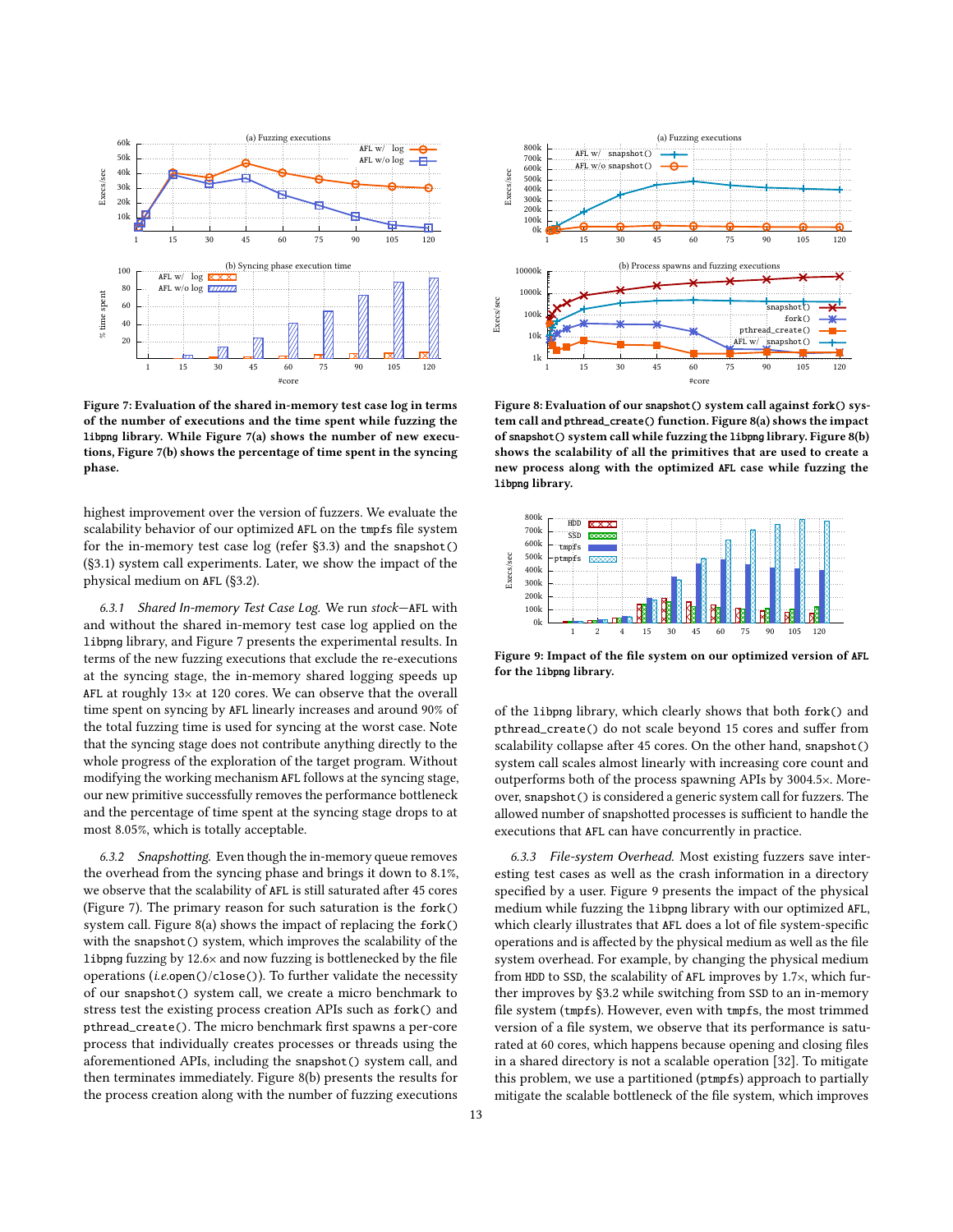the performance by 1.9×, 6.3×, and 10.8<sup>×</sup> over simple tmpfs, SSD, and HDD, respectively. In summary, by using our partitioned approach, we improve the scalability of AFL by 24.3<sup>×</sup> over the stock version of AFL on 120 cores.

# <span id="page-13-0"></span>7 RELATED WORK

Our work is motivated by previous research on fuzzing techniques [\[7,](#page-14-10) [12,](#page-14-9) [13,](#page-14-11) [21,](#page-14-7) [23,](#page-14-20) [27,](#page-14-12) [29,](#page-14-8) [34,](#page-15-1) [36,](#page-15-2) [41\]](#page-15-0), which aim to explore program paths wisely, and large-scale fuzzing [\[20,](#page-14-1) [22,](#page-14-2) [31\]](#page-14-4), which aims to explore program paths faster using many, networked machines. Our goal in this work is improving the performance and scalability of fuzzing in a single, multi-core machine so our techniques can be orthogonally used with previous work. We also influenced by previous work on OS scalability [\[4,](#page-14-21) [5,](#page-14-22) [8–](#page-14-13)[10,](#page-14-23) [16–](#page-14-24)[18,](#page-14-25) [26,](#page-14-26) [32\]](#page-14-16) and solutions to improve scalability [\[6,](#page-14-27) [15,](#page-14-28) [19,](#page-14-29) [28,](#page-14-30) [30,](#page-14-31) [33\]](#page-14-32) but we analyzed OS scalability bottlenecks with interactions of fuzzers and proposed practical solutions for scalable, performant fuzzing.

Fuzzing. Existing fuzzing techniques strive to mutate input wisely for a better exploration of target programs and the earlier detection of bugs. For instance, feedback-driven fuzzers [\[12,](#page-14-9) [21,](#page-14-7) [23,](#page-14-20) [29,](#page-14-8) [34,](#page-15-1) [41\]](#page-15-0) profile various runtime characteristics of past fuzzing runs and the profiled results directs the generation of the following inputs. More specifically, coverage-driven fuzzers [\[23,](#page-14-20) [29,](#page-14-8) [41\]](#page-15-0) use past code coverage to determine whether or not a mutated input is interesting. Some fuzzers [\[12,](#page-14-9) [34\]](#page-15-1) retrieve more advanced knowledge such as code- and data- flow feature, or various metrics to catalyze the evolution of input. Honggfuzz [\[21\]](#page-14-7) uses hardware features (e.g., Intel PT, Intel BTS) as a more general solution to execution tracing than software instrumentation. Fuzzing is likely to stuck at particular branches with complex conditions for uncertain time due to its randomness. Existing research addresses this issue by either wisely scheduling the sequence of the test cases in the waiting queue [\[7\]](#page-14-10) or combining fuzzing with symbolic execution [\[13,](#page-14-11) [27,](#page-14-12) [36\]](#page-15-2)), which was originally proposed to solve sophisticated condition checks.

Note that our research on solving the performance bottleneck of fuzzing is orthogonal to the previous works mentioned above. What we propose are fuzzer-agnostic primitives from the operating system side to speed up fuzzing, especially with a number of fuzzer instances running concurrently.

Large-scale fuzzing. In recent years, serious vulnerabilities in modern software and OS exploited by attackers for profit are on a rapid increase. As a response, large companies and organizations expend a huge amount of hardware resources on automated fuzzing to discover bugs in their own products. For example, the fuzzing infrastructure ClusterFuzz [\[20\]](#page-14-1) by Google consists of several hundred virtual machines running around 6,000 Chrome instances simultaneously. It also powers project OSS-Fuzz [\[22\]](#page-14-2) to process trillions of test cases targeting open source software. Furthermore, Microsoft provides a cloud-based fuzzing service called Project Springfield [\[31\]](#page-14-4) for developers to find security bugs in the software. Our proposed operating primitives can help boost the fuzzers deployed on large clusters of cloud servers with abundant hardware resources and thus save significant cost.

Process snapshot. Recent research works [\[6,](#page-14-27) [15,](#page-14-28) [28\]](#page-14-30) propose several OS primitives based on process snapshot to provide a temporary and isolated execution context for running particular code flexibly.

lwCs (light-weight contexts) [\[28\]](#page-14-30) provides independent units of protection, privilege, and execution state within a process. The lwCreate call creates an in-process child lwC with an identical copy of the calling  $lwC$ 's states. Different from the snapshot() system call, the new lwC gets a private copy of per-thread register values, virtual memory, file descriptors, and credentials for isolation purpose. Shreds [\[15\]](#page-14-28) provide an in-process execution context for a flexibly defined segment with private memory access. After the code enters a sensitive section, it is granted a private memory pool isolated from the virtual memory space while all the other process states remain the same. Wedge [\[6\]](#page-14-27) is another similar system used for splitting complex applications into fine-grained and least-privilege compartments. Note that the goal of these works is to create a lightweight execution context for sandboxing. As a result, the new execution context possesses private memory space, credentials, and other system states that are isolated from the calling context. By contrast, the execution context before and after the snapshot() system call is completely the same for fuzzing purposes.

OS scalability. Researchers have been optimizing existing OSes [\[4,](#page-14-21) [8](#page-14-13)[–10,](#page-14-23) [16,](#page-14-24) [17,](#page-14-33) [26\]](#page-14-26) or completely rewriting them based on new design principles [\[5,](#page-14-22) [18\]](#page-14-25). Our design decisions for fuzzing are inspired by these prior works and concurrent programming in general. For instance, while Wickizer et al. [\[4\]](#page-14-21) improved the performance of the Linux fork() in general, we resolve the issue by designing a lightweight process spawning API that is specific to applications like fuzzing. In addition, prior works have used in-memory file systems to hide the file system overhead; instead we use it in the form of two-level caching to provide a required file system interface as well as the memory bandwidth.

OS specialization. Prior research works [\[19,](#page-14-29) [30,](#page-14-31) [33\]](#page-14-32) have also focused on removing the underlying overhead of OS in both the bare metal and cloud environments. Even though, our work on specializing OS for fuzzing ventures into a similar direction, it is still generic from an OS perspective compared with library OS, which has focused on rewriting the application for performance.

#### 8 DISCUSSION AND FUTURE WORK

Applicable fuzzers. We only analyze and improve performance and scalability of the general application fuzzers that natively execute the target with concrete input values in round. Our operating primitives may bring less benefit to many other fuzzing tools which rely on symbolic execution, taint analysis or instruction emulation to find security bugs. OS kernel fuzzers are also out-of-scope. These fuzzers may suffer from different performance bottlenecks and require corresponding solutions.

Cross-platform implementation. We implemented the working prototype of our design choices on Linux platform. However, there is a greater demand on finding bugs in MacOS and Windows applications because of their popularity. We will port our implementation to these two platforms in the near future.

Scalable fuzzing on VM clusters. The scalability of fuzzers depends not just on the design of fuzzers. As the cloud provider starts adopting fuzzing as one of its major services (e.g., Project Springfield on Microsoft Azure [\[31\]](#page-14-4)) or abstracting fuzzing instances inside a VM or container (e.g., OSS-Fuzz by Google [\[22\]](#page-14-2)), the scalability of underlying abstractions plays an important role in determining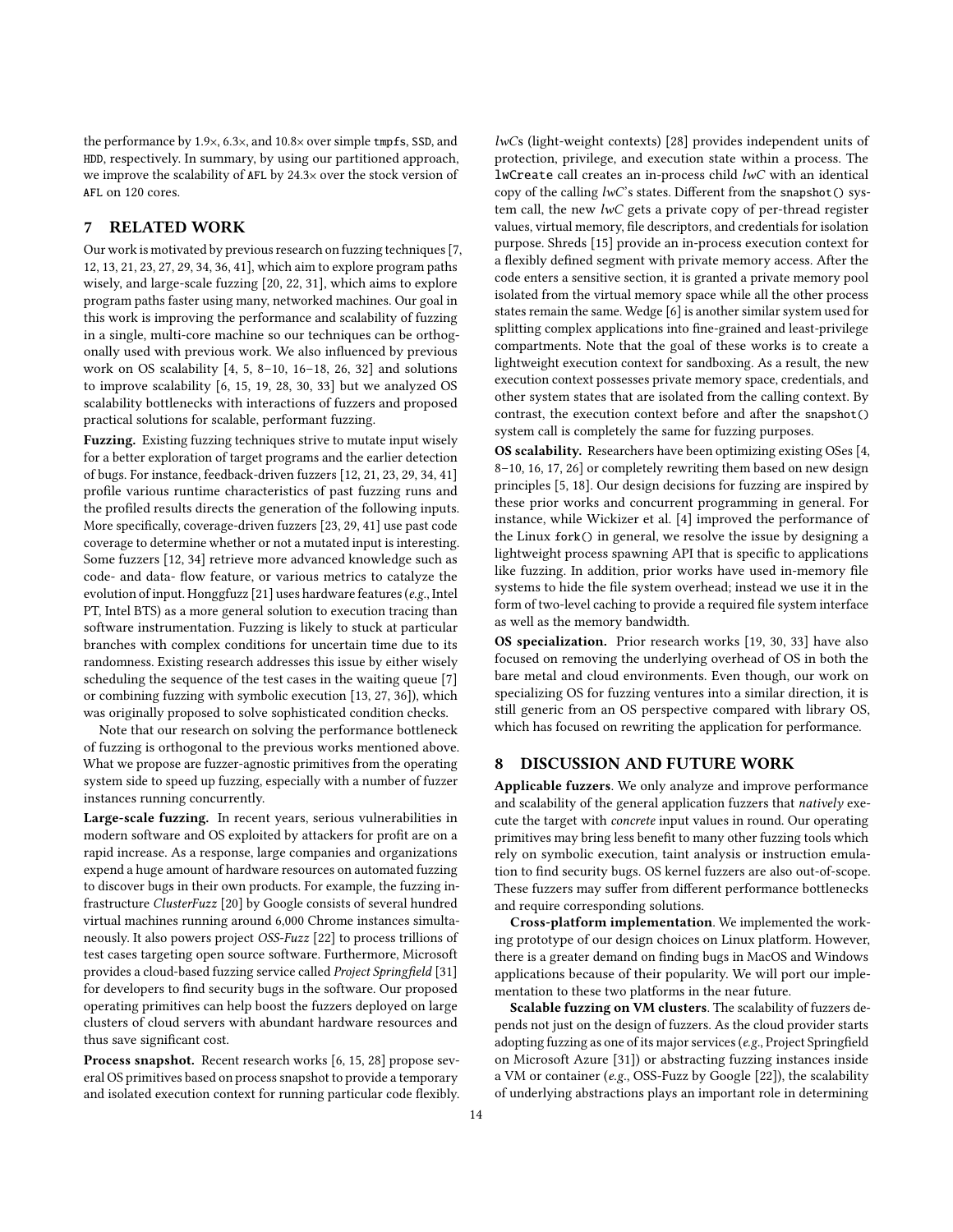the fuzzing performance. Our goal in this work is to improve the performance and scalability of fuzzing in a multi-core machine. However, there may exist different bottlenecks when fuzzing with a large-scale VM cluster because of the semantic gap between a VM and the hypervisor. Efficient and scalable hypervisor primitives are required to bridge the semantic gap between a hypervisor, a guest OS, and all the way up to the fuzzing instance.

# <span id="page-14-17"></span>9 CONCLUSION

Fuzzing is now one of the most critical tools to find several security bugs in various organizations and communities. However, with increasing code bases and trivial bugs vanishing out of air, fuzzers nowadays spend days, weeks or even months to find critical bugs that not only requires large computing resources but also results in monetary expenditure. Till now, prior works have only focused on producing interesting input test cases to find new bugs quickly, but have forgo the design aspects from a system's perspective. In this work, we carefully study and profile the various components of two state-of-the-art fuzzers and their interaction with the OS and find three design flaws, which we address for two fuzzers: AFL and LibFuzzer. With our proposed operating primitives, AFL has at most 7.7×, 25.9×, and 28.9× improvement on the number of executions per second on 30, 60, and 120 cores, respectively. Meanwhile, LibFuzzer can speed up by at most 170.5×, 134.9×, and 735.7× on 30, 60, and 120 cores respectively.

## 10 ACKNOWLEDGMENT

We thank the anonymous reviewers for their helpful feedback. This research was supported, in part, by the NSF award DGE-1500084, CNS-1563848, CNS-1704701 and CRI-1629851, ONR under grant N000141512162, DARPA TC (No. DARPA FA8650-15-C-7556), and XD3 programs (No. DARPA HR0011-16-C-0059), and ETRI IITP/KEIT[B0101-17-0644], and gifts from Facebook, Mozilla and Intel.

#### REFERENCES

- <span id="page-14-5"></span>[1] Nightmare, 2014. [https://github.com/joxeankoret/nightmare.](https://github.com/joxeankoret/nightmare)
- <span id="page-14-18"></span>[2] zzuf, 2016. [https://github.com/samhocevar/zzuf.](https://github.com/samhocevar/zzuf)
- <span id="page-14-0"></span>[3] Pwn2Own 2017: Chrome Remains the Winner in Browser Security, 2017. [https://](https://securityzap.com/pwn2own-2017-chrome-remains-winner-browser-security/) [securityzap.com/pwn2own-2017-chrome-remains-winner-browser-security/.](https://securityzap.com/pwn2own-2017-chrome-remains-winner-browser-security/)
- <span id="page-14-21"></span>[4] B. Wickizer, S., Kaashoek, M. F., Morris, R., and Zeldovich, N. OpLog: a library for scaling update-heavy data structures. CSAIL Technical Report (2013).
- <span id="page-14-22"></span>[5] Baumann, A., Barham, P., Dagand, P.-E., Harris, T., Isaacs, R., Peter, S., Roscoe, T., Schüpbach, A., and Singhania, A. The Multikernel: A New OS Architecture for Scalable Multicore Systems. In Proceedings of the 8th USENIX Symposium on Operating Systems Design and Implementation (OSDI) (San Diego, CA, Dec. 2008).
- <span id="page-14-27"></span>[6] BITTAU, A., MARCHENKO, P., HANDLEY, M., AND KARP, B. Wedge: Splitting Applications into Reduced-Privilege Compartments. In Proceedings of the 5th USENIX Symposium on Networked Systems Design and Implementation (NSDI) (San Francisco, CA, Apr. 2008).
- <span id="page-14-10"></span>[7] Böhme, M., Pham, V.-T., and Roychoudhury, A. Coverage-based greybox fuzzing as markov chain. In Proceedings of the 23rd ACM Conference on Computer and Communications Security (CCS) (Vienna, Austria, Oct. 2016).
- <span id="page-14-13"></span>[8] Boyd-Wickizer, S., Chen, H., Chen, R., Mao, Y., Kaashoek, M. F., Morris, R., Pesterev, A., Stein, L., Wu, M., Dai, Y., Zhang, Y., and Zhang, Z. Corey: An Operating System for Many Cores. In Proceedings of the 8th USENIX Symposium on Operating Systems Design and Implementation (OSDI) (San Diego, CA, Dec. 2008).
- <span id="page-14-14"></span>[9] Boyd-Wickizer, S., Clements, A. T., Mao, Y., Pesterev, A., Kaashoek, M. F., MORRIS, R., AND ZELDOVICH, N. An Analysis of Linux Scalability to Many Cores.

In Proceedings of the 9th USENIX Symposium on Operating Systems Design and Implementation (OSDI) (Vancouver, Canada, Oct. 2010).

- <span id="page-14-23"></span>[10] BOYD-WICKIZER, S., KAASHOEK, M. F., MORRIS, R., AND ZELDOVICH, N. Nonscalable locks are dangerous. In Proceedings of the Linux Symposium (Ottawa, Canada, July 2012).
- <span id="page-14-15"></span>[11] BOYD-WICKIZER, S., KAASHOEK, M. F., MORRIS, R., AND ZELDOVICH, N. OpLog: a library for scaling update-heavy data structures.
- <span id="page-14-9"></span>[12] CENSUS. Choronzon - An evolutionary knowledge-based fuzzer. ZeroNights Conference.
- <span id="page-14-11"></span>[13] CHA, S. K., AVGERINOS, T., REBERT, A., AND BRUMLEY, D. Unleashing MAYHEM on binary code. In Proceedings of the 33rd IEEE Symposium on Security and Privacy (Oakland) (San Francisco, CA, May 2012).
- <span id="page-14-3"></span>[14] CHANG, O., ARYA, A., SEREBRYANY, K., AND ARMOUR, J. OSS-Fuzz: Five months later, and rewarding projects, 2017. [https://security.googleblog.com/2017/05/](https://security.googleblog.com/2017/05/oss-fuzz-five-months-later-and.html) [oss-fuzz-five-months-later-and.html.](https://security.googleblog.com/2017/05/oss-fuzz-five-months-later-and.html)
- <span id="page-14-28"></span>[15] CHEN, Y., REYMONDJOHNSON, S., SUN, Z., AND LU, L. Shreds: Fine-grained execution units with private memory. In Proceedings of the 37th IEEE Symposium on Security and Privacy (Oakland) (San Jose, CA, May 2016).
- <span id="page-14-24"></span>[16] CLEMENTS, A. T., KAASHOEK, M. F., AND ZELDOVICH, N. Scalable Address Spaces Using RCU Balanced Trees. In Proceedings of the 17th ACM International Conference on Architectural Support for Programming Languages and Operating Systems (ASPLOS) (London, UK, Mar. 2012).
- <span id="page-14-33"></span>[17] CLEMENTS, A. T., KAASHOEK, M. F., AND ZELDOVICH, N. RadixVM: Scalable Address Spaces for Multithreaded Applications. In Proceedings of the 8th European Conference on Computer Systems (EuroSys) (Prague, Czech Republic, Apr. 2013).
- <span id="page-14-25"></span>[18] CLEMENTS, A. T., KAASHOEK, M. F., ZELDOVICH, N., MORRIS, R. T., AND KOHLER, E. The Scalable Commutativity Rule: Designing Scalable Software for Multicore Processors. In Proceedings of the 24th ACM Symposium on Operating Systems Principles (SOSP) (Farmington, PA, Nov. 2013).
- <span id="page-14-29"></span>[19] Engler, D. R., Kaashoek, M. F., and O'Toole, Jr., J. Exokernel: An Operating System Architecture for Application-level Resource Management. In Proceedings of the 15th ACM Symposium on Operating Systems Principles (SOSP) (Copper Mountain, CO, Dec. 1995), pp. 251–266.
- <span id="page-14-1"></span>[20] Google. Fuzzing for Security, 2012. [https://blog.chromium.org/2012/04/](https://blog.chromium.org/2012/04/fuzzing-for-security.html) [fuzzing-for-security.html.](https://blog.chromium.org/2012/04/fuzzing-for-security.html)
- <span id="page-14-7"></span>[21] Google. Honggfuzz, 2016. [https://google.github.io/honggfuzz/.](https://google.github.io/honggfuzz/)
- <span id="page-14-2"></span>[22] Google. OSS-Fuzz - Continuous Fuzzing for Open Source Software, 2016. [https:](https://github.com/google/oss-fuzz) [//github.com/google/oss-fuzz.](https://github.com/google/oss-fuzz)
- <span id="page-14-20"></span>[23] GoogLE. syzkaller - linux syscall fuzzer, 2016. [https://github.com/google/](https://github.com/google/syzkaller) [syzkaller.](https://github.com/google/syzkaller)
- <span id="page-14-19"></span>[24] Google. fuzzer-test-suite: Set of tests for fuzzing engines, 2017. [https://github.](https://github.com/google/fuzzer-test-suite) [com/google/fuzzer-test-suite.](https://github.com/google/fuzzer-test-suite)
- <span id="page-14-6"></span>[25] iSEC. PeachFarmer, 2014. [http://github.com/iSECPartners/PeachFarmer.](http://github.com/iSECPartners/PeachFarmer)
- <span id="page-14-26"></span>[26] Kashyap, S., Min, C., and Kim, T. Scalable NUMA-aware Blocking Synchronization Primitives. In Proceedings of the 2017 USENIX Annual Technical Conference (ATC) (Santa Clara, CA, July 2017).
- <span id="page-14-12"></span>[27] Kim, S. Y., Lee, S., Yun, I., Xu, W., Lee, B., Yun, Y., and Kim, T. CAB-Fuzz: Practical Concolic Testing Techniques for COTS Operating Systems. In Proceedings of the 2017 USENIX Annual Technical Conference (ATC) (Santa Clara, CA, July 2017).
- <span id="page-14-30"></span>[28] LITTON, J., VAHLDIEK-OBERWAGNER, A., ELNIKETY, E., GARG, D., BHATTACHARJEE, B., and Druschel, P. Light-weight contexts: an OS abstraction for safety and performance. In Proceedings of the 12th USENIX Symposium on Operating Systems Design and Implementation (OSDI) (Savannah, GA, Nov. 2016).
- <span id="page-14-8"></span>[29] LLVM. libFuzzer - a library for coverage-guided fuzz testing, 2017. [http://llvm.](http://llvm.org/docs/LibFuzzer.html) [org/docs/LibFuzzer.html.](http://llvm.org/docs/LibFuzzer.html)
- <span id="page-14-31"></span>[30] Madhavapeddy, A., Mortier, R., Rotsos, C., Scott, D., Singh, B., Gazagnaire, T., SMITH, S., HAND, S., AND CROWCROFT, J. Unikernels: Library Operating Systems for the Cloud. In Proceedings of the 18th ACM International Conference on Architectural Support for Programming Languages and Operating Systems (ASPLOS) (Houston, TX, Mar. 2013), pp. 461–472.
- <span id="page-14-4"></span>[31] Microsoft. Microsoft previews Project Springfield, a cloud-based bug detector, 2016. [https://blogs.microsoft.com/next/2016/09/26/](https://blogs.microsoft.com/next/2016/09/26/microsoft-previews-project-springfield-cloud-based-bug-detector) [microsoft-previews-project-springfield-cloud-based-bug-detector.](https://blogs.microsoft.com/next/2016/09/26/microsoft-previews-project-springfield-cloud-based-bug-detector)
- <span id="page-14-16"></span>[32] Min, C., Kashyap, S., Maass, S., Kang, W., and Kim, T. Understanding Manycore Scalability of File Systems. In Proceedings of the 2016 USENIX Annual Technical Conference (ATC) (Denver, CO, June 2016).
- <span id="page-14-32"></span>[33] Porter, D. E., Boyd-Wickizer, S., Howell, J., Olinsky, R., and Hunt, G. C. Rethinking the Library OS from the Top Down. In Proceedings of the 16th ACM International Conference on Architectural Support for Programming Languages and Operating Systems (ASPLOS) (Newport Beach, CA, Mar. 2011), pp. 291–304. 15